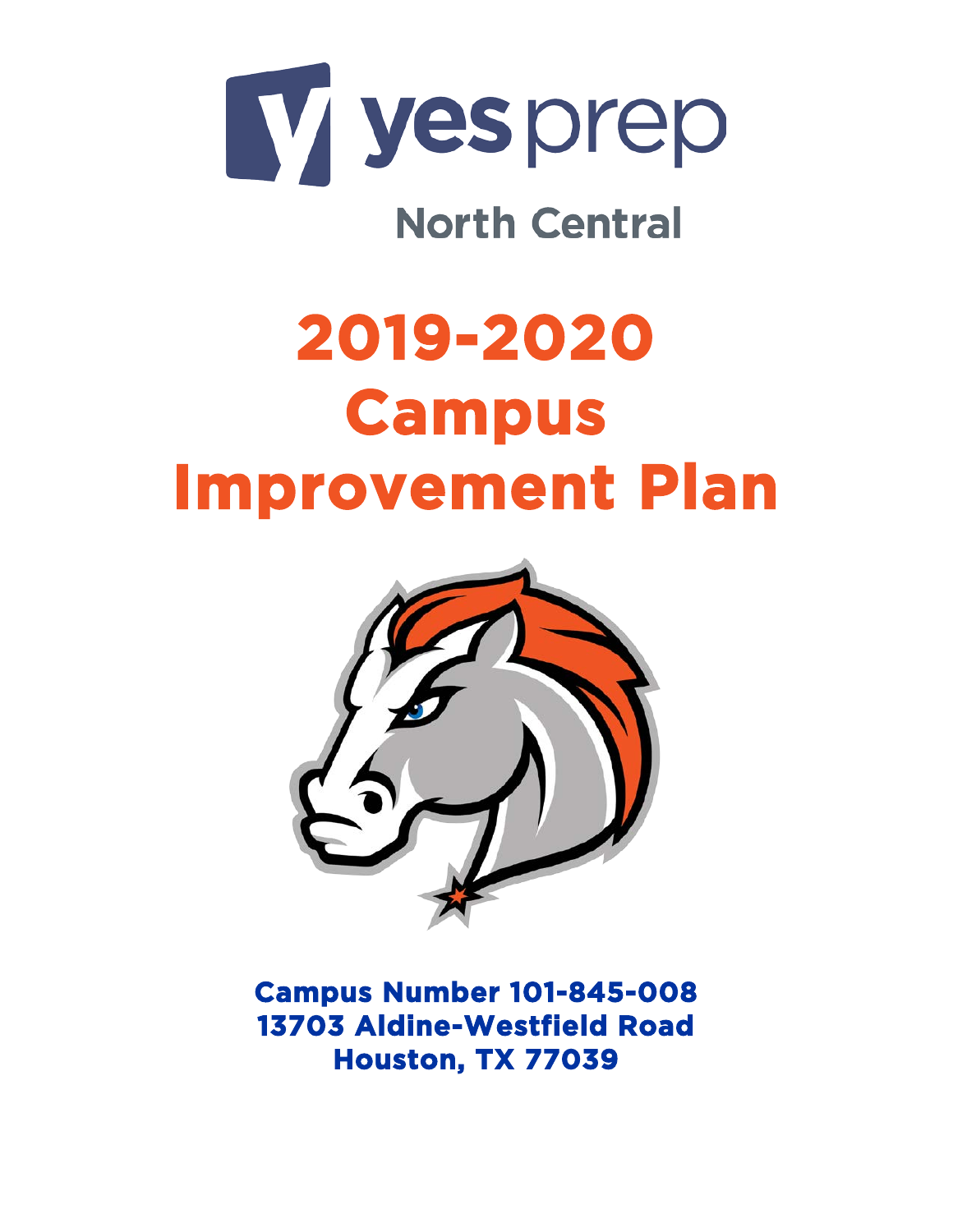# TABLE OF CONTENTS

| TEXAS EDUCATION AGENCY (TEA) STRATEGIC PRIORITIES 3      |  |
|----------------------------------------------------------|--|
| TITLE I, PART A SCHOOLWIDE PROGRAM (SWP) REQUIREMENTS  3 |  |
|                                                          |  |
| COMPREHENSIVE NEEDS ASSESSMENT - SCHOOL PROFILE 6        |  |
|                                                          |  |
| COORDINATION OF FEDERAL, STATE, AND LOCAL FUNDS  10      |  |
|                                                          |  |
|                                                          |  |
|                                                          |  |
|                                                          |  |
|                                                          |  |
|                                                          |  |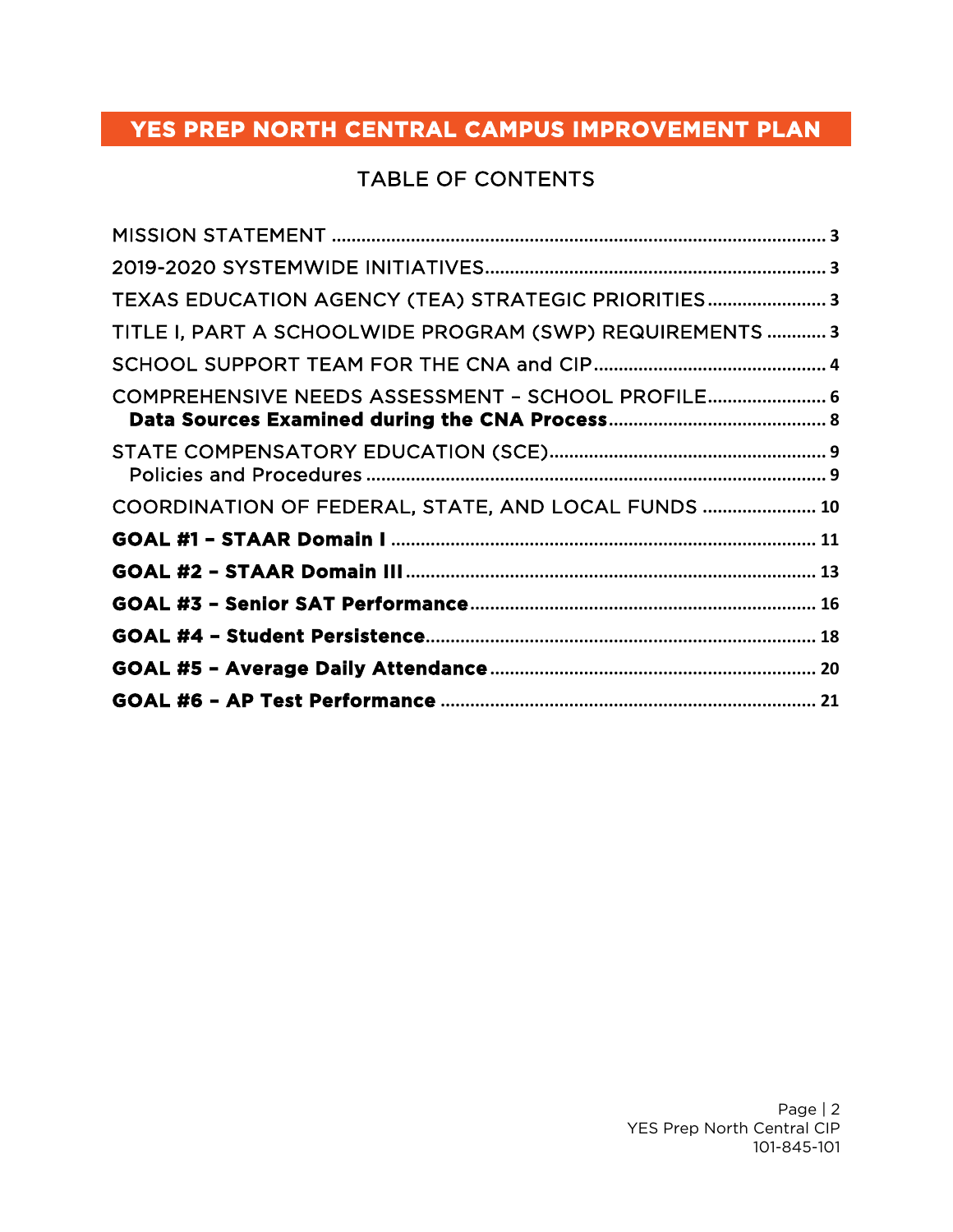# MISSION STATEMENT

<span id="page-2-0"></span>Our mission is to increase the number of students from underserved communities who graduate from college prepared to lead.

# 2019-2020 SYSTEMWIDE INITIATIVES

<span id="page-2-1"></span>YES Prep North Central is part of the YES Prep Public Schools (YES Prep, system, or district) network of open-enrollment charter schools. Our systemwide initiatives are:

#### Mission Outcomes

- 1. Build consistently excellent schools that prepare all students to graduate from college prepared to lead.
- 2. Serve Houston's underserved communities at scale.

#### Strategic Priorities

- 1. Deeply engage the students, families, and communities we serve.
- 2. Recruit, develop, sustain, and retain extraordinary talent.
- 3. Build a diverse organization that values inclusivity and transparency.
- 4. Innovate and implement clear, manageable, and high-leverage academic systems.
- 5. Harness technology and operating systems that promote efficiency and accountability.
- 6. Be financially strategic and sustainable on public funding.

#### <span id="page-2-2"></span>TEXAS EDUCATION AGENCY (TEA) STRATEGIC PRIORITIES Every child, prepared for success in college, a career or the military.

- 1. Recruit, support, and retain teachers and principals.
- 2. Build a foundation of reading and math.
- 3. Connect high school to career and college.
- 4. Improve low-performing schools.

# <span id="page-2-3"></span>TITLE I, PART A SCHOOLWIDE PROGRAM (SWP) REQUIREMENTS

- Element 1: SWP Comprehensive Needs Assessment (CNA)
- Element 2: SWP Campus Improvement Plan (CIP) Requirements
- Element 3: Parent and Family Engagement (PFE) Requirements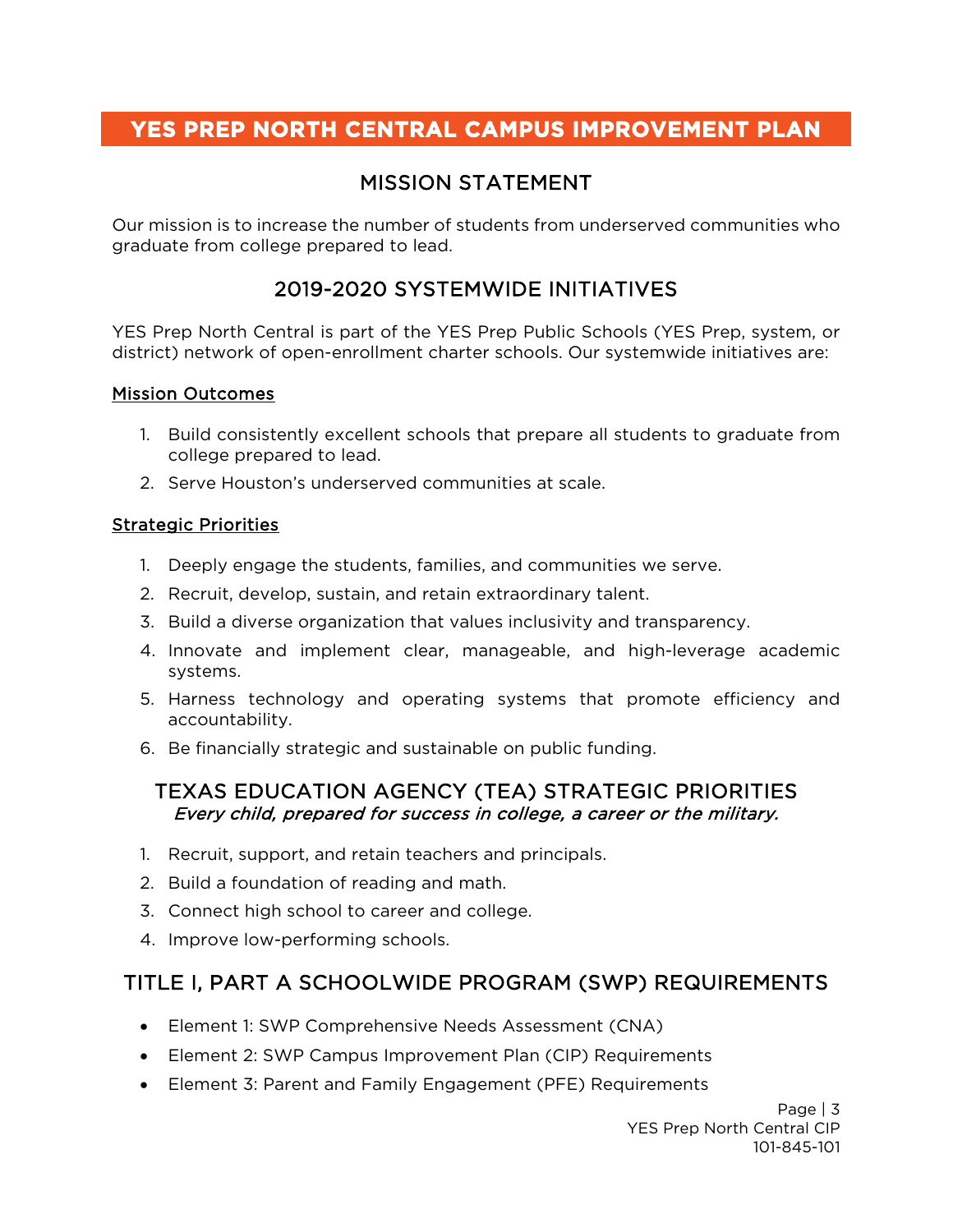# SCHOOL SUPPORT TEAM FOR THE CNA and CIP

<span id="page-3-0"></span>

| Jeff Osborne       | Principal                  |
|--------------------|----------------------------|
| Ike Moten          | Dean of Students (HS)      |
| Jackie Sherman     | Dean of Students (MS)      |
| Laura Leija        | Parent                     |
| Adeleida Villareal | Parent                     |
| Shannon Atwood     | <b>Executive Assistant</b> |

#### Meetings and Community Access

North Central's CNA and CIP were developed by the School Support Team (SST). The final CNA meeting was held on August 28, 2019.

The CIP is available in English and Spanish at the campus front office, on the campus website, at PFE meetings, and at parent and community engagement activities and events.

The CIP will be reviewed and updated quarterly during the 2019-2020 school year.

#### Campus Goals (Focus/Critical Areas) (described on Page 12)

- 1. North Central will achieve a 60% on Domain I (the average of "Approaches" and above, "Meets" and above, and "Masters") on the STAAR test.
- 2. North Central will meet 100% of relevant Domain III STAAR targets.
- 3. 55% of North Central's Class of 2020 will have a college ready SAT score of 480 in Reading and 530 in Math.
- 4. 93.6% of North Central students enrolled in the 2019-2020 school year will return to North Central for 2020-2021.
- 5. North Central will maintain a cumulative Average Daily Attendance rate of 96.5%.
- 6. North Central will increase AP Index by 3 for all AP courses.

#### CIP Contact Information

Any questions regarding this CIP should be directed to: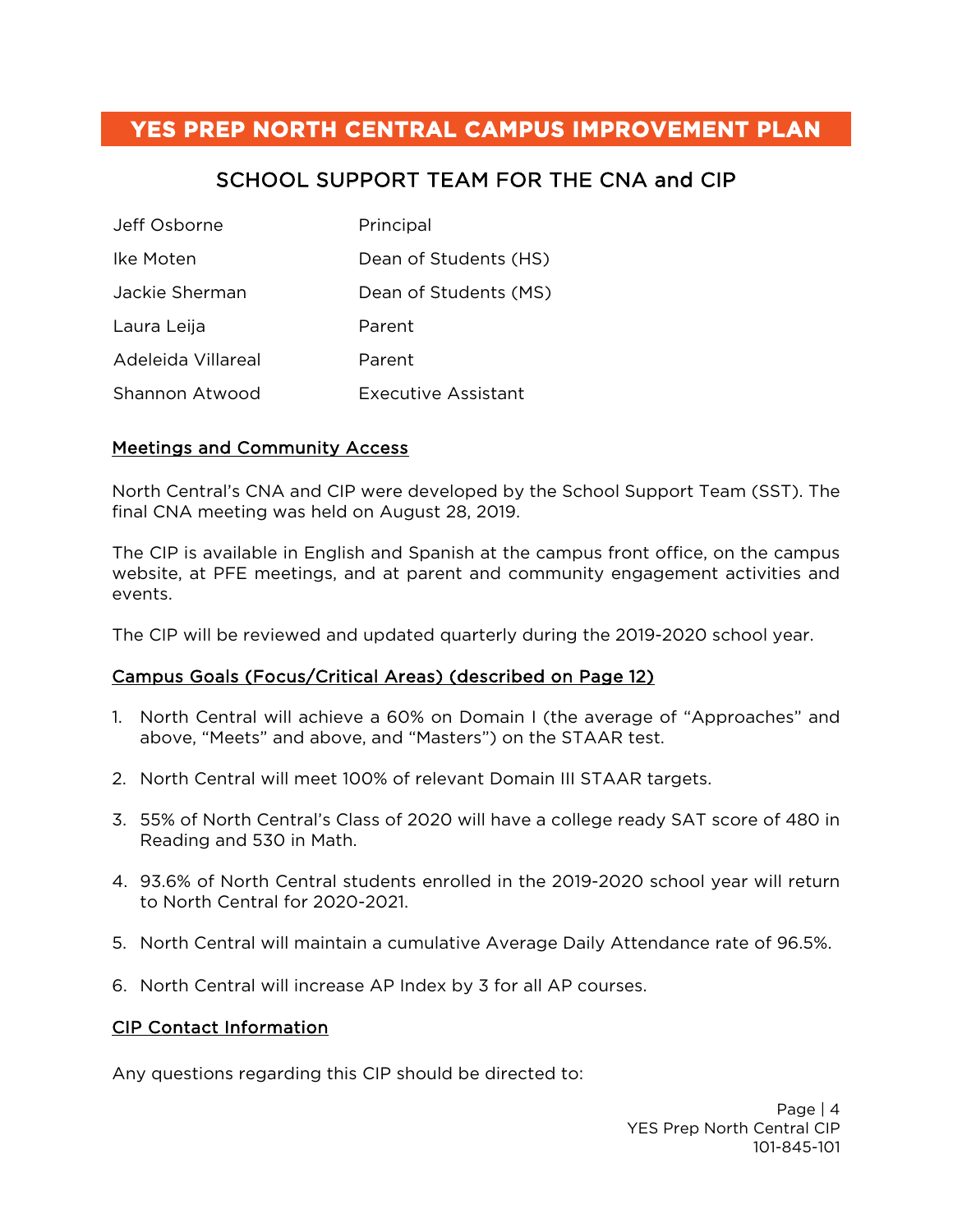#### Stephanie S. Jones

Managing Director of Federal & State Compliance & Grants YES Prep Public Schools 5515 South Loop East Freeway, Suite B Houston, TX 77033 (713) 967-9037 Office [stephanie.jones@yesprep.org](mailto:stephanie.jones@yesprep.org)

#### Jeff Osborne

Principal YES Prep North Central 13701 Aldine-Westfield Road Houston, TX 77039 (713) 967-8800 Office jeffrey.osborne@yesprep.org

> Page | 5 YES Prep North Central CIP 101-845-101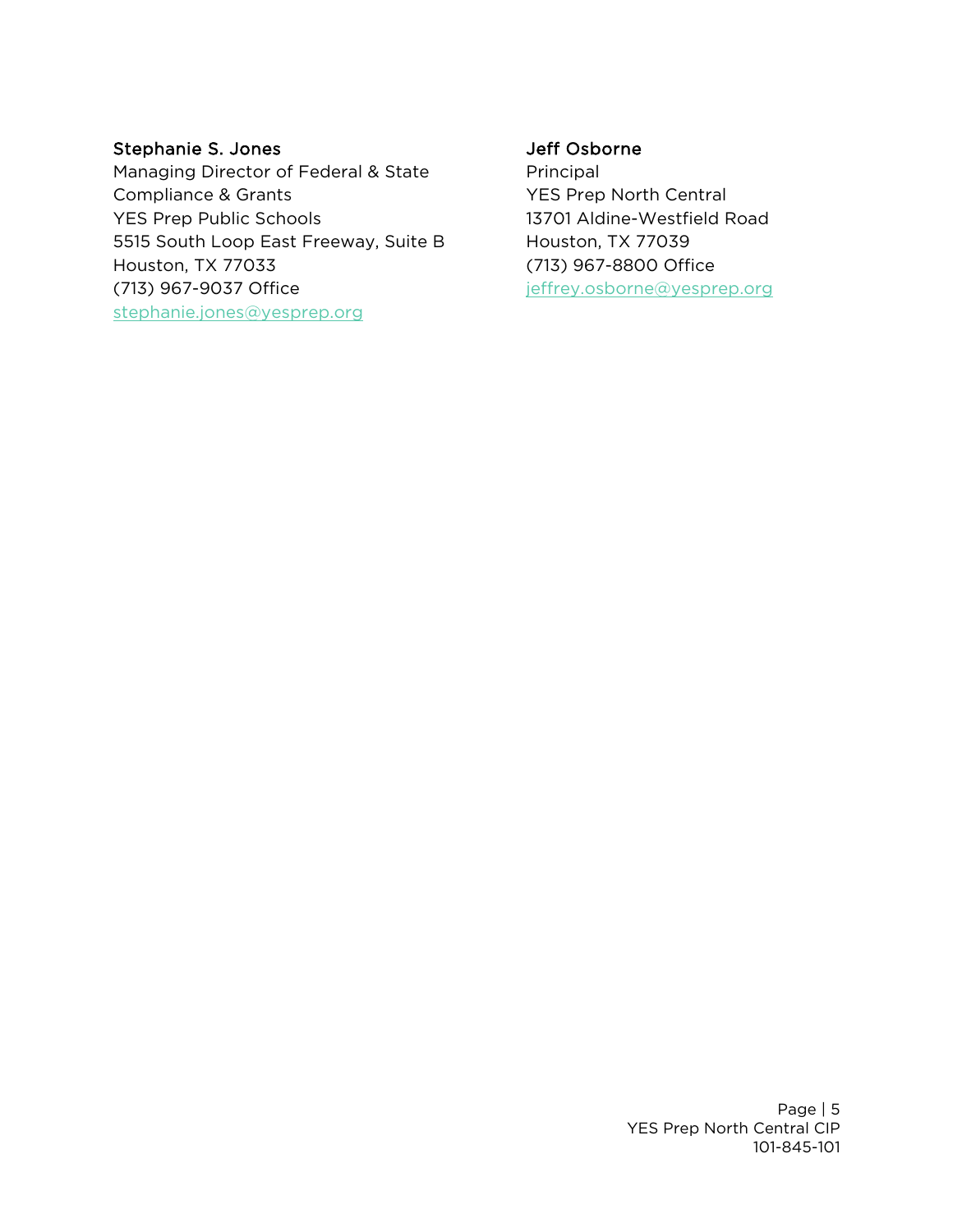# <span id="page-5-0"></span>COMPREHENSIVE NEEDS ASSESSMENT – SCHOOL PROFILE

YES Prep North Central was founded in 2003 to serve students in Grades 6-12. We strive to blaze a trail so excellent that others are compelled to follow. Whether it be through our enthusiasm in the classroom, our passion for serving the community, or our commitment to providing a holistic education, we are dedicated to providing ALL students with the tools they need to be successful on their path through college and beyond.

#### Student and Staff Demographics

The 2019-2020 schoolwide student demographics (estimates) are:

- 959 students in Grades 6-12
- ❖ Race & Ethnicity:
	- o 1.22% African American
	- o 0.41% American Indian
	- o 0.20% Asian
	- o 96.84% Hispanic
	- o 1.22% White
- ❖ 84.40% economically disadvantaged
- ❖ 12.74% English Learners (ELs)
- 35.98% at-risk
- 3.16% special education (SpEd)

Moreover, North Central employs 58 teachers and 26 administrators and support staff.

#### Neighborhoods Served

North Central serves students in the 77022, 77032, 77037, 77039, 77060, 77076, and 77093 zip codes.

#### Neighborhood Demographics

The boundary area we serve is 1% African American, 3% Other, and 96% Hispanic.

#### Strategies to Serve At-Risk Students

• We have tiered reading courses in Grades 6-8 with two full-time literacy teachers to ensure our students become fluent readers.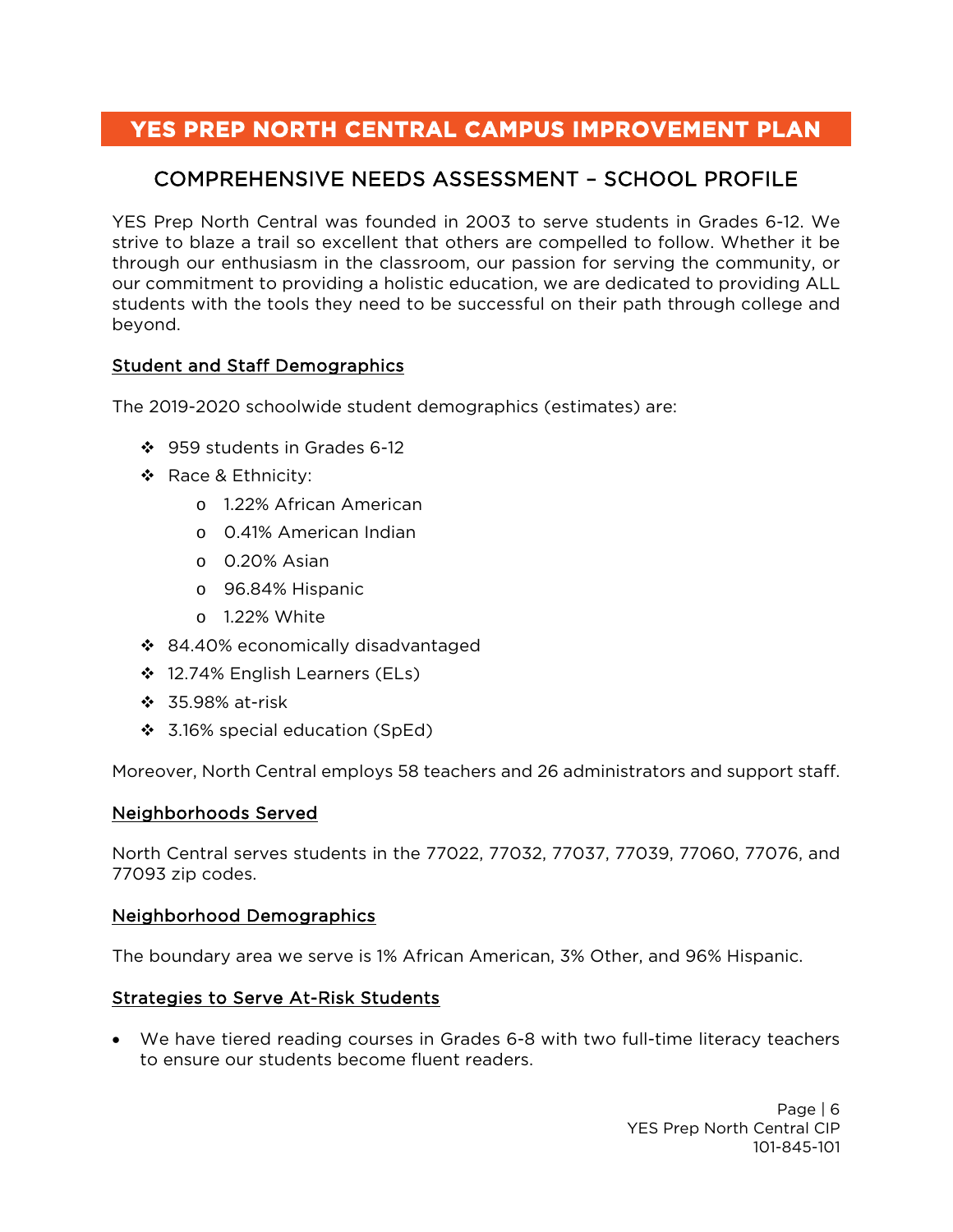- We have a campus Literacy Specialist who analyzes EL data to support students and staff, provides small group and one-on-one instruction to our lowest readers and highest need EL students, and sits on the Instructional Leadership Team.
- We have a SpEd Manager who works with a compliance specialist, a paraprofessional, and two SpEd teachers to meet the needs of our SpEd students.
- Deans of Instruction work to coach teachers on meeting the needs of their students, including providing tutorials to at-risk students, in-class remediation, and one-onone instruction.
- The North Central Leadership Team is aligned around our 2019-2020 campus goals and 2018-2019 campus performance data, including student achievement of our ELs, SpEd students, and other at-risk students.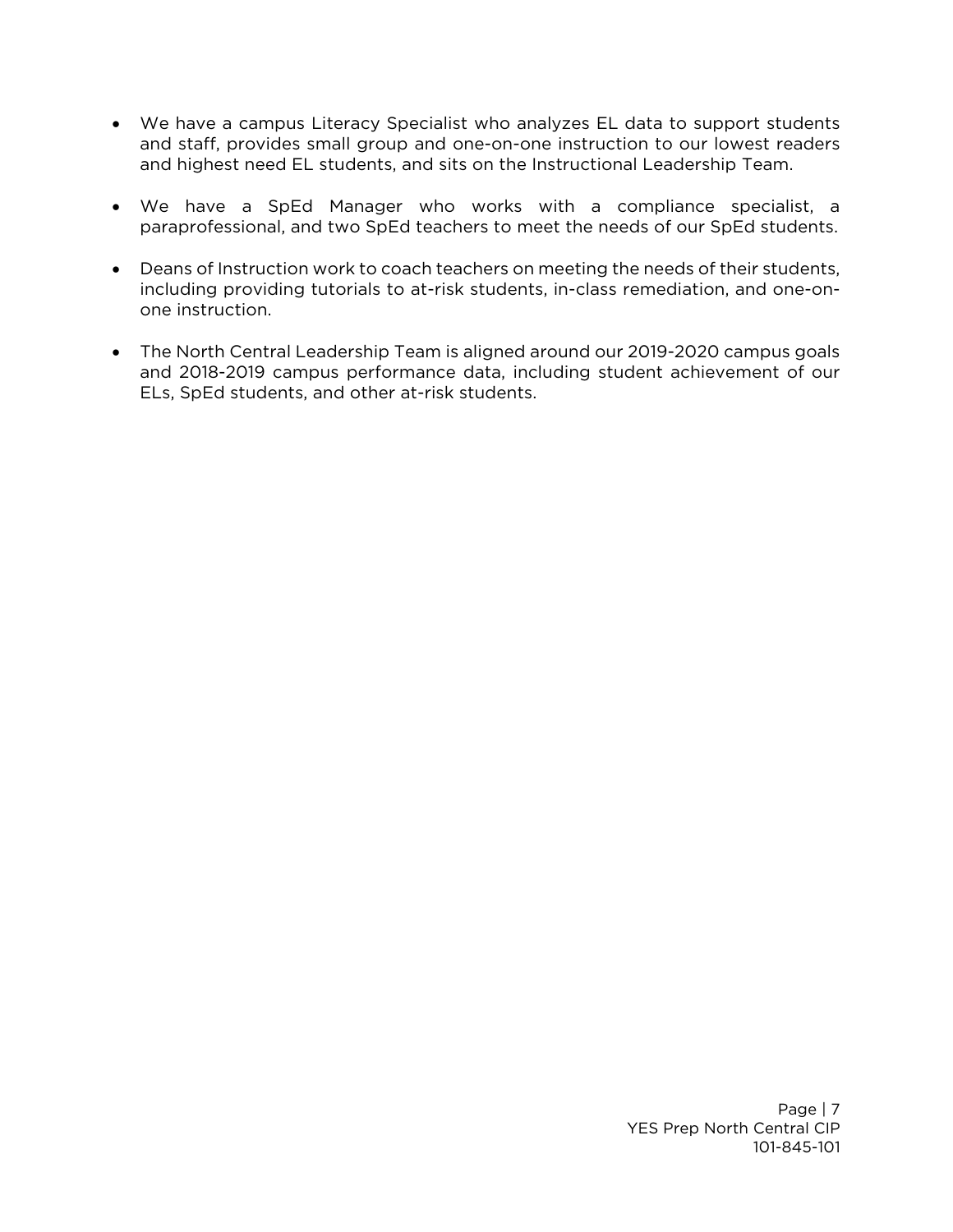<span id="page-7-0"></span>

|           | <b>Data Sources Examined during the CNA Process</b>                                       | Title I SWP<br><b>Element</b> |
|-----------|-------------------------------------------------------------------------------------------|-------------------------------|
|           | <b>TEA Accountability Ratings</b>                                                         | 1, 2, 3                       |
|           | STAAR data (disaggregated by subpopulation)                                               |                               |
|           | Persistence data (disaggregated by subpopulation)                                         |                               |
|           | Attendance data<br>$\Omega$                                                               |                               |
|           | School Leaver/withdrawal data<br>$\Omega$                                                 |                               |
|           | Student demographic data                                                                  |                               |
|           | EL student data                                                                           |                               |
| ٠         | SpEd student data                                                                         |                               |
|           | At-risk student data                                                                      |                               |
|           | Other demographic data from public elementary schools within<br>the attendance boundaries |                               |
|           | Teacher performance and development data                                                  |                               |
| $\bullet$ | Teacher feedback from beginning-of-year trainings                                         |                               |
| $\bullet$ | Recruitment activities (e.g., input from parents and community<br>members)                |                               |
|           | Registration activities (e.g., input from parents)                                        |                               |
|           | Neighborhood demographic data and trends                                                  |                               |

т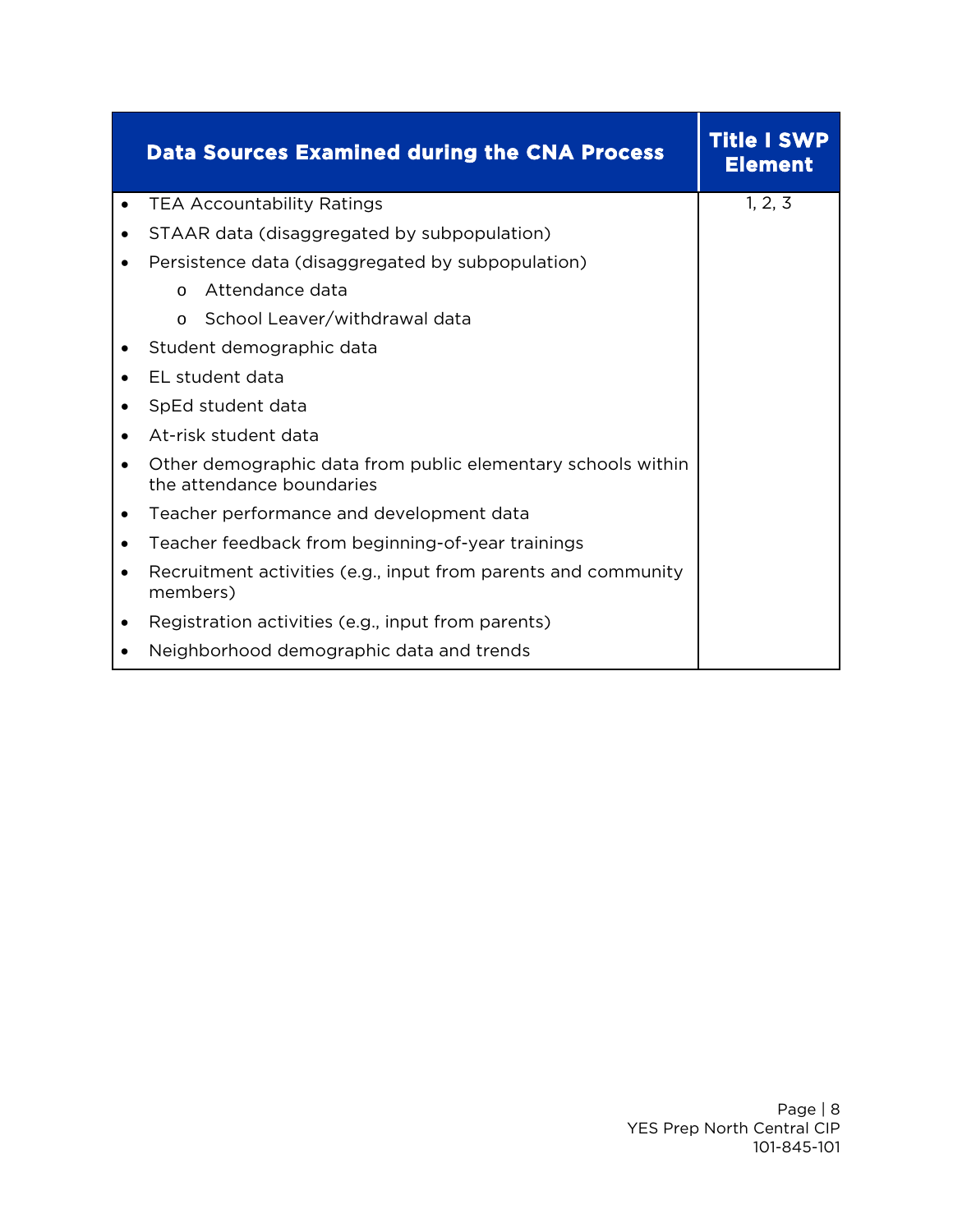# STATE COMPENSATORY EDUCATION (SCE)

#### <span id="page-8-1"></span><span id="page-8-0"></span>Policies and Procedures

YES Prep has systemwide written policies and procedures to identify the following:

- Students who are at risk of dropping out of school under state criteria
- Students who are at risk of dropping out of school under local criteria
- How students enter the SCE program
- How students are exited from the SCE program
- Cost of the regular education program in relation to budget allocations per student and/or instructional staff per student ratio

Total SCE funds allotted to North Central: \$1,339,741

The process we use to identify students at-risk is:

- Six-weeks documented interventions once a student is in the response to intervention (RTI) process.
- If the student does not improve after six weeks, they will be evaluated by the RTI team to identify other necessary interventions.
- Student would be identified as at-risk after the RTI team meets.

The process we use to exit students from the SCE program who no longer qualify is:

- The RTI team will evaluate at-risk students at the six-week point to determine if they need continued interventions; or
- Based on performance, should be exited from the SCE program.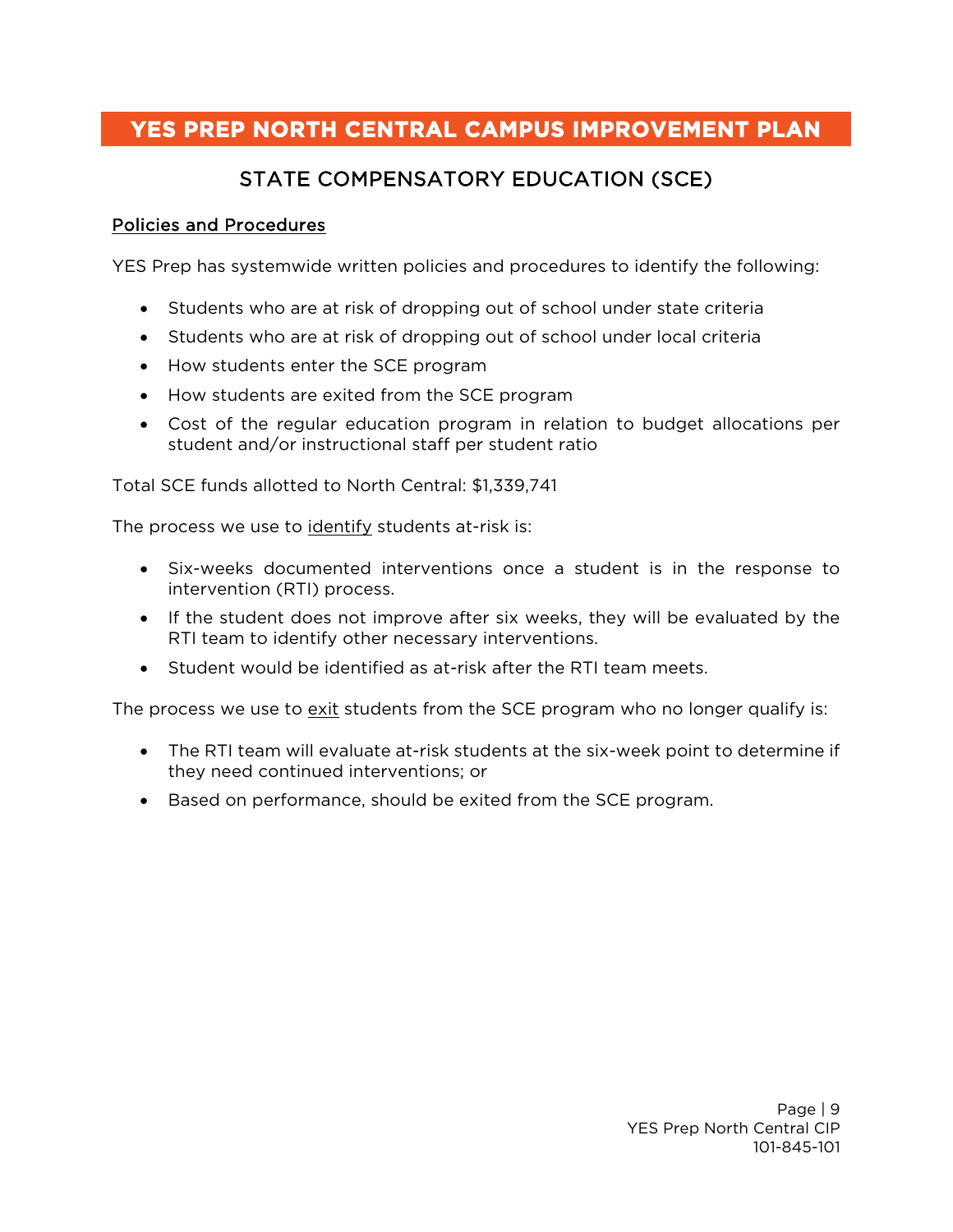# COORDINATION OF FEDERAL, STATE, AND LOCAL FUNDS

<span id="page-9-0"></span>Federal funds will be integrated and coordinated with State and Local funds to meet the needs of all North Central students.

#### Federal Funds

- Title I, Part A: \$404,562
- Special Education (IDEA-B): \$98,696
- National School Lunch Program: \$388,026

#### State and Local Funds

- General State: \$7,256,035
- State Compensatory Education: \$1,339,741
- Bilingual/ESL Program: \$43,118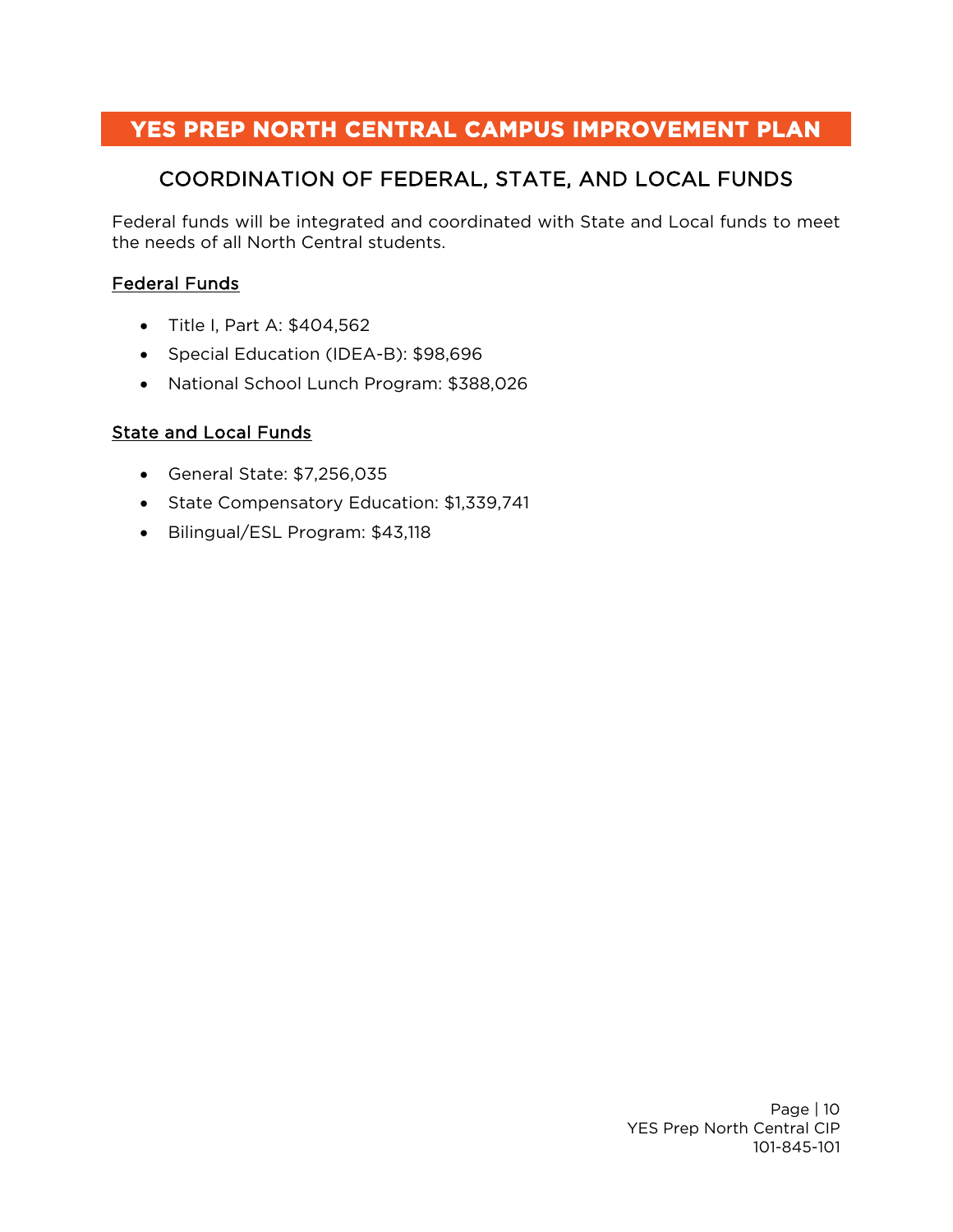|                                                     | <b>GOAL #1 - STAAR Domain I</b>                                                                                                                                                                                                                                                                                                                                                                                                                                                                                                               |
|-----------------------------------------------------|-----------------------------------------------------------------------------------------------------------------------------------------------------------------------------------------------------------------------------------------------------------------------------------------------------------------------------------------------------------------------------------------------------------------------------------------------------------------------------------------------------------------------------------------------|
| <b>CNA Focus Areas</b>                              | North Central will achieve a 60% on Domain I (the average of "Approaches" and above, "Meets" and above,<br>and "Masters") on the STAAR test.                                                                                                                                                                                                                                                                                                                                                                                                  |
| <b>CNA Strengths</b>                                | An average of 86% of students who took the STAAR test at North Central received approaching or above,<br>63% received a meets or above, and 29% an exceeds. Our campus was above the YES Prep district average<br>by 8.6%, and we were the third highest performing YES Prep campus. We had exceptional performance in 8th<br>grade English, 6th grade math, 8th grade math, Algebra I, Biology, 8th grade Science, and U.S. History.                                                                                                         |
| <b>CNA Needs or</b><br>Challenges                   | Some of our lowest STAAR performance last year was in 6th and 7th grade English, and we have a lot of new<br>staff members in those courses: a new staff member in 6th grade reading, two new staff members in 7th grade<br>reading and writing, and a new campus Literacy Specialist. We have increased our 7th grade English sections<br>in order to better serve our students and will have the same Dean of Instruction support the teachers in 6th<br>and 7th grade this year in order to better support the staff in these two courses. |
| Systemwide<br><b>Strategic</b><br><b>Priorities</b> | 4. Innovate and implement clear, manageable, and high-leverage academic systems.                                                                                                                                                                                                                                                                                                                                                                                                                                                              |
| TEA Strategic<br><b>Priorities</b>                  | 2. Build a foundation of reading and math.                                                                                                                                                                                                                                                                                                                                                                                                                                                                                                    |

<span id="page-10-0"></span>

| Strategies / High Impact Actions                                                                                                                                                                       | <b>Staff</b><br>Responsible | <b>Resources Needed</b>                                                                              | <b>Baseline Data &amp;</b><br><b>Monitoring Sources</b> | <b>Timeline</b>                                                                                                                                                |
|--------------------------------------------------------------------------------------------------------------------------------------------------------------------------------------------------------|-----------------------------|------------------------------------------------------------------------------------------------------|---------------------------------------------------------|----------------------------------------------------------------------------------------------------------------------------------------------------------------|
| Implementing grade-wide supports<br>and for the current 8th grade class,<br>including advanced teachers<br>supporting tutorials and students<br>tracking their assessment progress in<br>core classes. | <b>DOA</b><br><b>DOS</b>    | Stretegies and<br>resources for<br>differentiating<br>instruction and<br>example student<br>trackers | Power BI                                                | Teachers wil offer at<br>least 45 minutes of<br>tutorials each week,<br>and student<br>achievement tracking<br>will start after the first<br>unit assessments. |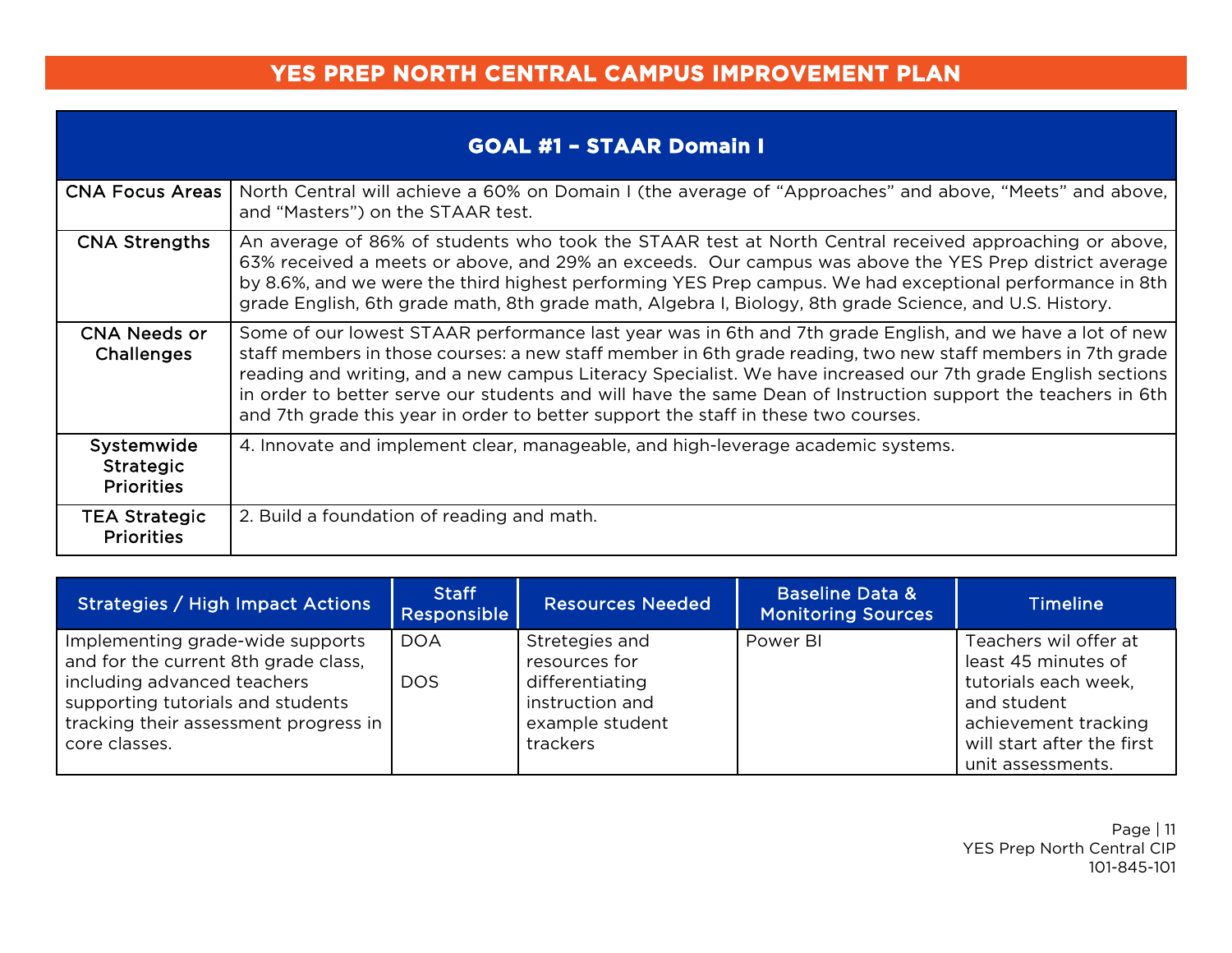| Setting the expectation that all<br>teachers to complete student work<br>for lessons at an effective or highly<br>effective level.       | <b>DOA</b><br><b>DOS</b><br>SpEd<br>Manager                                | ER<br>Lesson Planning<br>Protocol<br>Student work<br>exemplars    | Growth in IER cores in<br>the Daily Planning<br>Indicator | Teachers will start<br>receiveing feedback<br>about their planning<br>and student work the<br>first week of school.<br>There will be one<br>professional<br>development focusing<br>on student work in the<br>1st and 2nd semesters.                    |
|------------------------------------------------------------------------------------------------------------------------------------------|----------------------------------------------------------------------------|-------------------------------------------------------------------|-----------------------------------------------------------|---------------------------------------------------------------------------------------------------------------------------------------------------------------------------------------------------------------------------------------------------------|
| Scheduling observations of high-<br>performing teachers for middle<br>school English Language Arts (ELA)<br>and 7th grade math teachers. | <b>DOA</b><br><b>DOI</b>                                                   | Outlook calendar<br>Master schedule                               | Power BI                                                  | Deans of Instruction<br>will leverage<br>observations of North<br>Central teachers who<br>are practiced or<br>advanced in order to<br>develop middle school<br>ELA and 7th grade<br>math teachers who are<br>novice, new to YES<br>Prep, or developing. |
| District-level Content Team<br>professional development, data<br>analysis, and instructional planning.                                   | Director of<br>Academics /<br>Dean of<br>Instruction<br>Content<br>Leaders | <b>Academic Teams</b><br>Pages with course-<br>specific materials | Power BI/Tableau to<br>analyze unit<br>assessment data    | Professional<br>Development Days and<br>Data Analysis<br>scheduled on Current<br>School Year Calendar<br>Unit level data analysis<br>and planning with Dean<br>of Instruction                                                                           |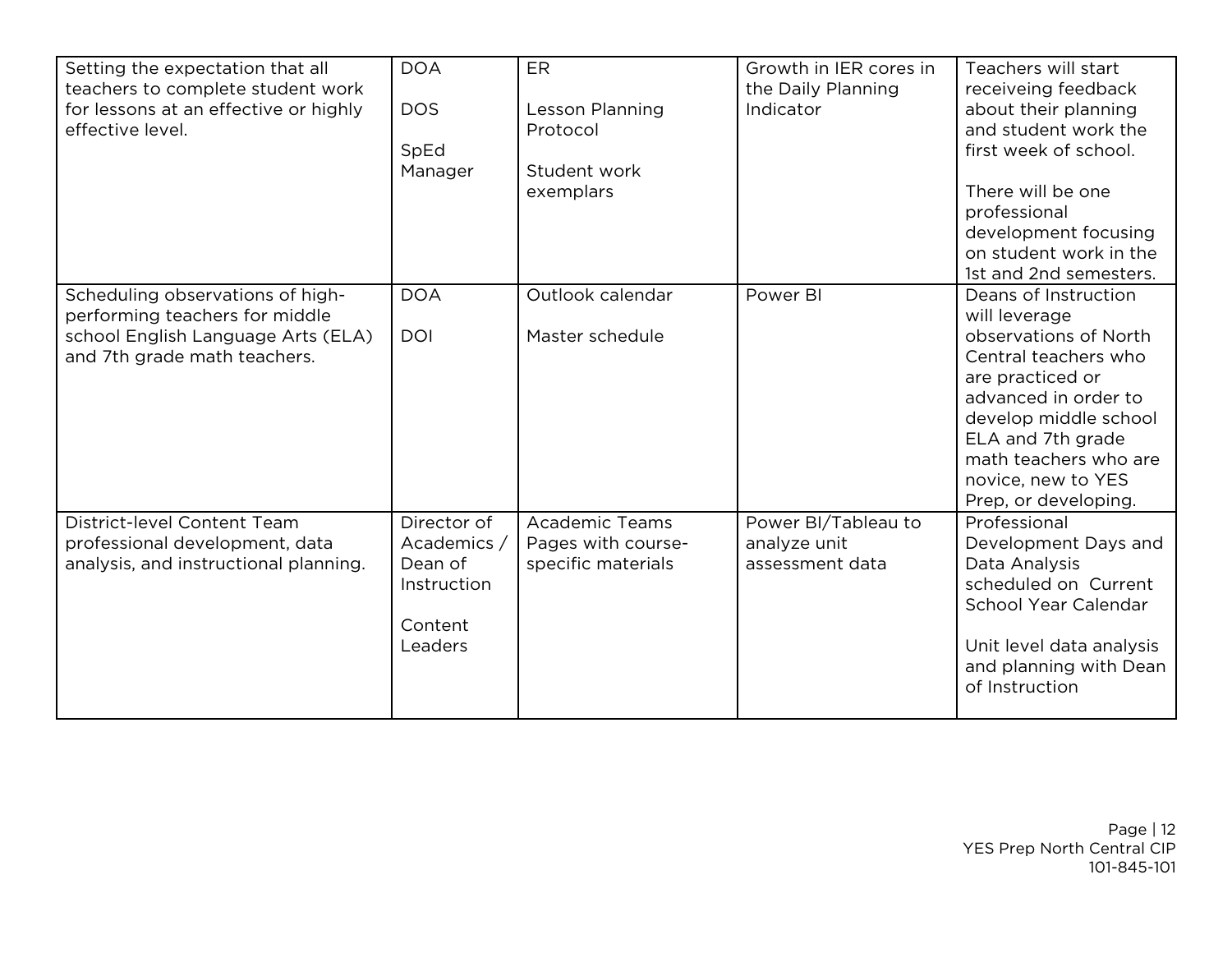|                                                     | <b>GOAL #2 - STAAR Domain III</b>                                                                                                                                                                                                                              |  |  |  |  |  |  |
|-----------------------------------------------------|----------------------------------------------------------------------------------------------------------------------------------------------------------------------------------------------------------------------------------------------------------------|--|--|--|--|--|--|
| <b>CNA Focus Areas</b>                              | North Central will meet 100% of relevant Domain III STAAR targets.                                                                                                                                                                                             |  |  |  |  |  |  |
|                                                     | SpEd ELA Achievement<br>$\bullet$                                                                                                                                                                                                                              |  |  |  |  |  |  |
|                                                     | Non-Continuously Enrolled ELA Growth                                                                                                                                                                                                                           |  |  |  |  |  |  |
|                                                     | Continuously Enrolled ELA Growth                                                                                                                                                                                                                               |  |  |  |  |  |  |
|                                                     | SpEd Math Growth                                                                                                                                                                                                                                               |  |  |  |  |  |  |
|                                                     | English Language Proficiency Status                                                                                                                                                                                                                            |  |  |  |  |  |  |
| <b>CNA Strengths</b>                                | The first area of strength is our overall math performance for both SpEd and LEP. There was only one course<br>for which less than 2/3 did not pass the STAAR. The second area of strength is Algebra I where only one<br>student (EL) did not pass the STAAR. |  |  |  |  |  |  |
| <b>CNA Needs or</b><br>Challenges                   | Two targeted areas of growth for this goal are to (1) focus support on the ELA performance of our SpEd<br>students and 2) focus support on the ELA performance of our EL population.                                                                           |  |  |  |  |  |  |
| Systemwide<br><b>Strategic</b><br><b>Priorities</b> | 4. Innovate and implement clear, manageable, and high-leverage academic systems.                                                                                                                                                                               |  |  |  |  |  |  |
| <b>TEA Strategic</b><br><b>Priorities</b>           | 2. Build a foundation of reading and math.                                                                                                                                                                                                                     |  |  |  |  |  |  |

<span id="page-12-0"></span>

| Strategies / High Impact Actions                                                                                                                                                                                                                                                     | <b>Staff</b><br>Responsible                | <b>Resources Needed</b>                                             | <b>Baseline Data &amp;</b><br><b>Monitoring Sources</b>                                                                                               | <b>Timeline</b>                                                                                                                                                                        |
|--------------------------------------------------------------------------------------------------------------------------------------------------------------------------------------------------------------------------------------------------------------------------------------|--------------------------------------------|---------------------------------------------------------------------|-------------------------------------------------------------------------------------------------------------------------------------------------------|----------------------------------------------------------------------------------------------------------------------------------------------------------------------------------------|
| Targeted Direct Instruction in<br>Spoken English (DISE) and<br><b>Strategic Adolescent Reading</b><br>Intervention (STARI) for 6th and<br>7th grade students below grade<br>level. Targeted pull-out groups for<br>8th grade students below grade<br>level. Modified assessments for | Reading<br>Intervention<br><b>Teachers</b> | DI curriculum<br>6-minute fluency<br>curriculum<br>STARI curriculum | Baseline: MAP, R-CBM<br>Benchmark, STAAR<br>Progress<br>Monitoring: MAP, R-<br>CBM, unit assessments,<br>common assessments,<br>daily/weekly tracking | 6th and 7th grade<br>students will have a<br>Reading class everyday<br>for the fall semester.<br>After MOY R-CBM and<br>MAP benchmarking,<br>students might shift<br>due to growth and |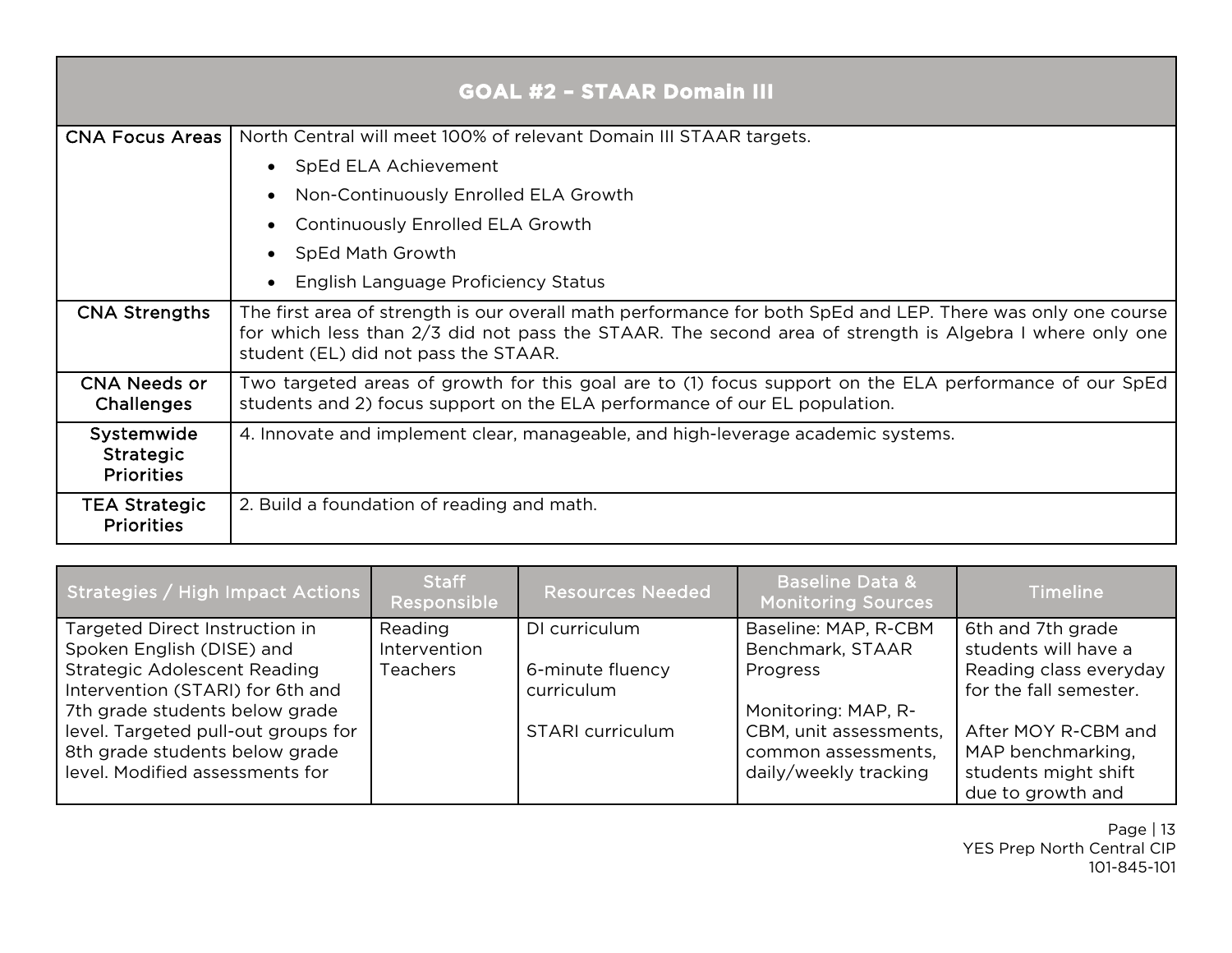| beginner and intermediate<br>students in the EL program.                                                                                                                                                                                                                                 |                                      |                                                               |                                                                                                                                                                                                                                                                                                                                              | becoming fluent<br>readers.<br>8th grade students will<br>be pulled twice per<br>week for direct<br>instruction and<br>progress monitored<br>throughout the year.<br>Students will track their<br>growth on MAP and R-<br>CBM biweekly.                                                                                                                                                                                                                                              |
|------------------------------------------------------------------------------------------------------------------------------------------------------------------------------------------------------------------------------------------------------------------------------------------|--------------------------------------|---------------------------------------------------------------|----------------------------------------------------------------------------------------------------------------------------------------------------------------------------------------------------------------------------------------------------------------------------------------------------------------------------------------------|--------------------------------------------------------------------------------------------------------------------------------------------------------------------------------------------------------------------------------------------------------------------------------------------------------------------------------------------------------------------------------------------------------------------------------------------------------------------------------------|
| Targeted support of SpEd<br>students through<br>Individual Education Plans (IEPs),<br>Behavior Intervention Plans (BIPs),<br>including poor attendance,<br>Supplemental Aides for courses,<br>and specific modifications and<br>accommodations based on<br>summative and formative data. | SpEd Manager<br><b>SpEd Teachers</b> | Kurzweil 3000<br>Bookshare<br>Unique Learning<br>Kahn Academy | Baseline: 2018-2019<br>STAAR (Math and<br>ELA), Common<br>Assessment, AP<br>Equivalent<br>Monitoring: Growth<br>Goal Tracker for<br>individual students,<br><b>Student Achievement</b><br>Goal Tracker, 2018-<br>2019 STAAR percent<br>score, AP equivalents,<br>unit assessment.<br>Common Assessment,<br>STAAR, formative and<br>summative | SpEd students receive<br>afterschool and lunch<br>tutorials facilitated by<br>SpEd staff that covers<br>foundational skills in<br>English, Grammar, and<br>Math (also including<br>calculator usage).<br>Students not successful<br>on STAAR have STAAR<br>Remediation plans,<br>including tutorials,<br>class room push-ins,<br>and modified<br>assignment/ grade<br>supplements.<br>Co-Teaching in English<br>and Math classes.<br>Students receive direct<br>and indirect support |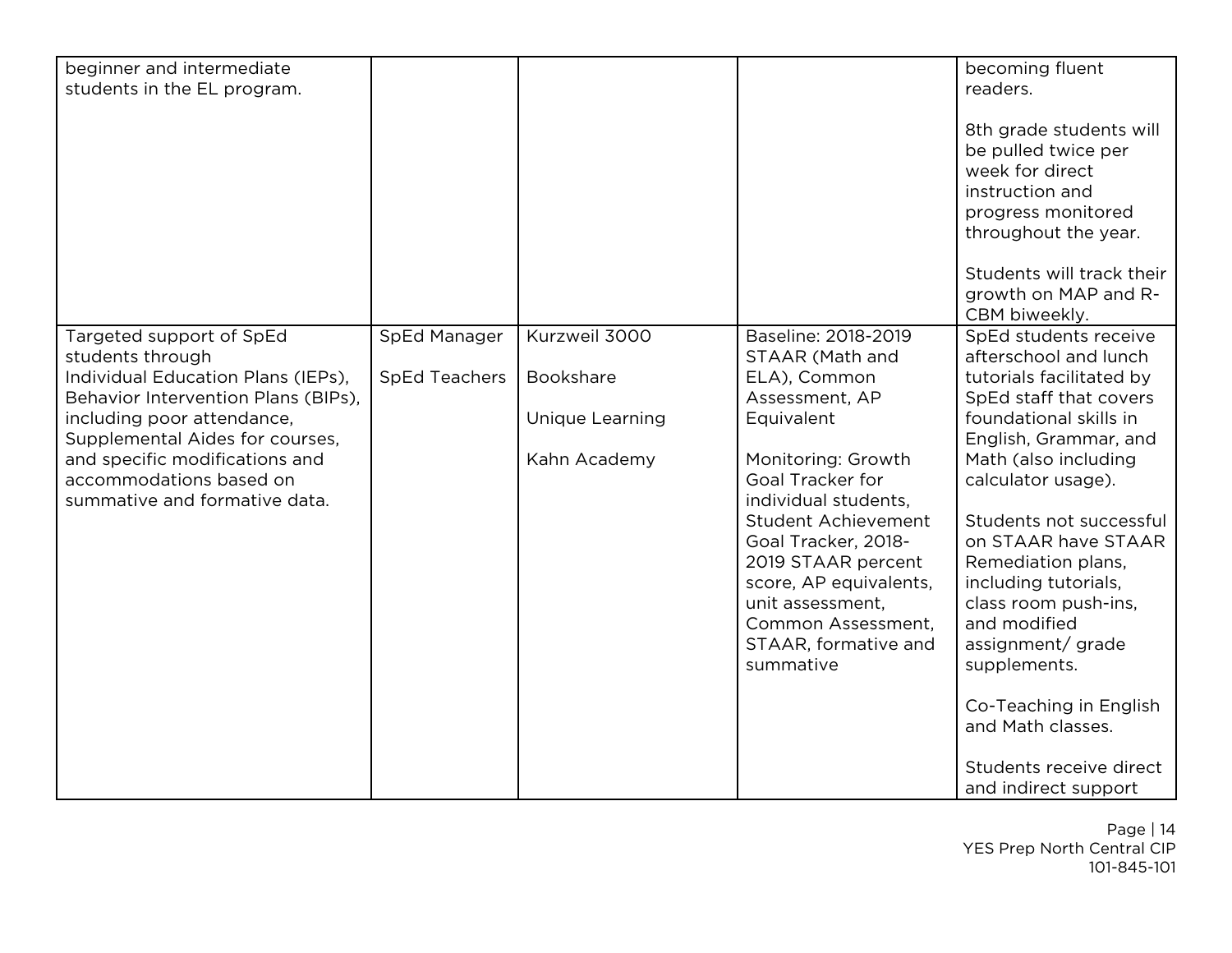|                                                                                                           |                                               |         |                                                                                                                                                                                  | daily to target unique<br>IEP goals and<br>objectives.                                                                                                                                                      |
|-----------------------------------------------------------------------------------------------------------|-----------------------------------------------|---------|----------------------------------------------------------------------------------------------------------------------------------------------------------------------------------|-------------------------------------------------------------------------------------------------------------------------------------------------------------------------------------------------------------|
| Targeted math intervention<br>through ST Math for our 6th and<br>7th grade students below grade<br>level. | <b>Teachers</b><br>SpEd Manager<br><b>DOA</b> | ST Math | Baseline: MAP, STAAR,<br><b>Common Assessment</b><br>Monitoring: Pre/Post<br>assessment, unit<br>assessments, daily<br>track progress<br>monitoring, Common<br>Assessment, STAAR | Students will take a<br>period of Math Lab<br>daily for both the fall<br>and spring semester.<br>Students will complete<br>daily, individualized<br>learning plans and<br>regular formative<br>assessments. |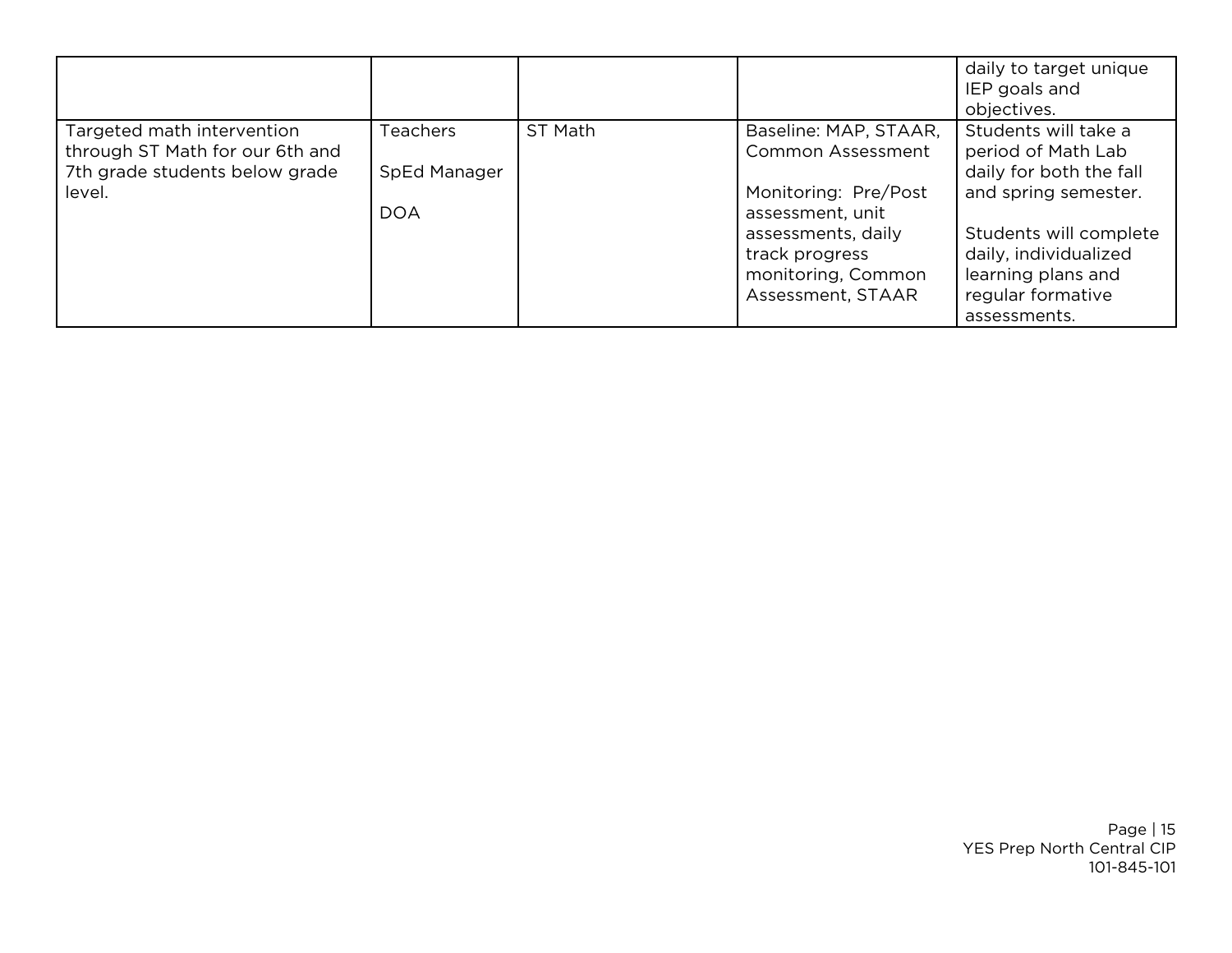|                                                     | <b>GOAL #3 - Senior SAT Performance</b>                                                                                                                                                                                                                                                                                                                                                     |
|-----------------------------------------------------|---------------------------------------------------------------------------------------------------------------------------------------------------------------------------------------------------------------------------------------------------------------------------------------------------------------------------------------------------------------------------------------------|
| <b>CNA Focus Areas  </b>                            | 55% of North Central's Class of 2020 will have a college ready SAT score of 480 in Reading and 530 in Math.                                                                                                                                                                                                                                                                                 |
| <b>CNA Strengths</b>                                | • 53% of the seniors who graduated last year had a college-ready score on the SAT (480 or above in reading<br>and 530 or above in math).                                                                                                                                                                                                                                                    |
|                                                     | We have a strong high school math department with two Advanced teachers in Algebra I, a 3rd year<br>geometry teacher, and an Advanced Algebra II teacher.                                                                                                                                                                                                                                   |
|                                                     | Our district has a clear plan for increasing student test support in Junior Seminar by incorporating Khan<br>Academy into the regular classroom routine and analyzing student performance on benchmarks and in<br>Khan Academy in order to better remediate with small groups of students.                                                                                                  |
| CNA Needs or<br><b>Challenges</b>                   | • Our Junior Seminar teacher, who will complete the SAT prep unit with our juniors, has limited background<br>on the SAT and is teaching this course for the first time.                                                                                                                                                                                                                    |
|                                                     | Our Director of College Counseling (DCC) is in his first year as a director, although he has eight years in<br>$\bullet$<br>our district as a college counselor. We plan to administer the SAT on our campus in the fall so that we have<br>more control over the testing environment. Our DCC will need support in terms of planning for and<br>supporting staff in administering the SAT. |
| Systemwide<br><b>Strategic</b><br><b>Priorities</b> | 4. Innovate and implement clear, manageable, and high-leverage academic systems.                                                                                                                                                                                                                                                                                                            |
| <b>TEA Strategic</b><br><b>Priorities</b>           | 3. Connect high school to career and college.                                                                                                                                                                                                                                                                                                                                               |

<span id="page-15-0"></span>

| Strategies / High Impact<br><b>Actions</b> | <b>Staff Responsible</b>  | <b>Resources Needed</b> | <b>Baseline Data &amp;</b><br><b>Monitoring Sources</b> | <b>Timeline</b>       |
|--------------------------------------------|---------------------------|-------------------------|---------------------------------------------------------|-----------------------|
| Implementation and                         | Senior Seminar            | Laptops                 | Individual Khan                                         | 08/26/2019-10/15/2019 |
| execution of Khan                          | <i>Instructors</i>        |                         | Academy reports                                         |                       |
| Academy with retesters.                    |                           | Internet access         |                                                         |                       |
|                                            | <b>College Counselors</b> |                         |                                                         |                       |
|                                            |                           | College Board and       |                                                         |                       |
|                                            | Director of College       | Khan Academy            |                                                         |                       |
|                                            | Counseling                | accounts                |                                                         |                       |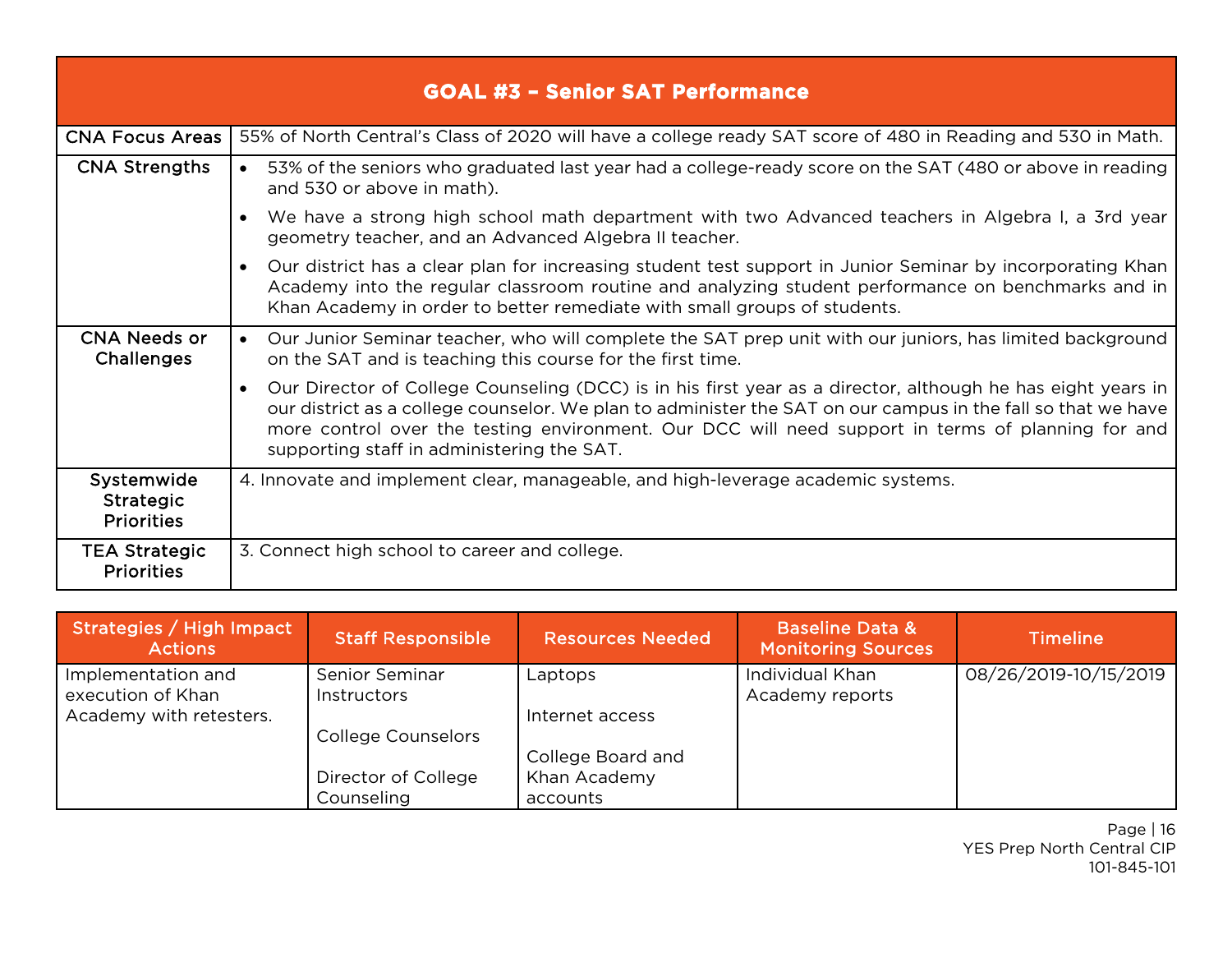|                           | Dean of Instruction       | Progress monitoring                   |                             |                       |
|---------------------------|---------------------------|---------------------------------------|-----------------------------|-----------------------|
|                           |                           | spreadsheet                           |                             |                       |
| Direct instruction in the | Senior Seminar            | Kaplan Test Prep books                | Attendance rosters          | 08/26/2019-10/15/2019 |
| junior and senior seminar | Instructors               |                                       |                             |                       |
| classes.                  |                           | Algebra+English                       |                             |                       |
|                           | Algebra II Teacher        | <b>III+Geometry Teachers</b>          |                             |                       |
|                           | Geometry Teacher          | Incentives for teachers<br>(stipends) |                             |                       |
|                           | English III Teacher       |                                       |                             |                       |
|                           | Director of College       |                                       |                             |                       |
|                           | Counseling                |                                       |                             |                       |
| Building a culture of     | Senior Seminar            | <b>SAT Posters</b>                    | <b>Student Satisfaction</b> | 08/26/19-10/15/2019   |
| investment in the SAT     | Instructors               |                                       | Survey                      |                       |
| through education and     |                           | Alternative schedule                  |                             |                       |
| incentives.               | <b>College Counselors</b> | for a pep rally                       |                             |                       |
|                           | Director of College       | Various decorations                   |                             |                       |
|                           | Counseling                |                                       |                             |                       |
|                           |                           | Gift pencils                          |                             |                       |
|                           | Dean of Instruction       |                                       |                             |                       |
|                           |                           | <b>SAT Question of the</b>            |                             |                       |
|                           | Dean of Students          | Day                                   |                             |                       |
|                           | Director of Student       |                                       |                             |                       |
|                           | Support                   |                                       |                             |                       |
|                           |                           |                                       |                             |                       |
|                           | Teachers                  |                                       |                             |                       |

Page | 17 YES Prep North Central CIP 101-845-101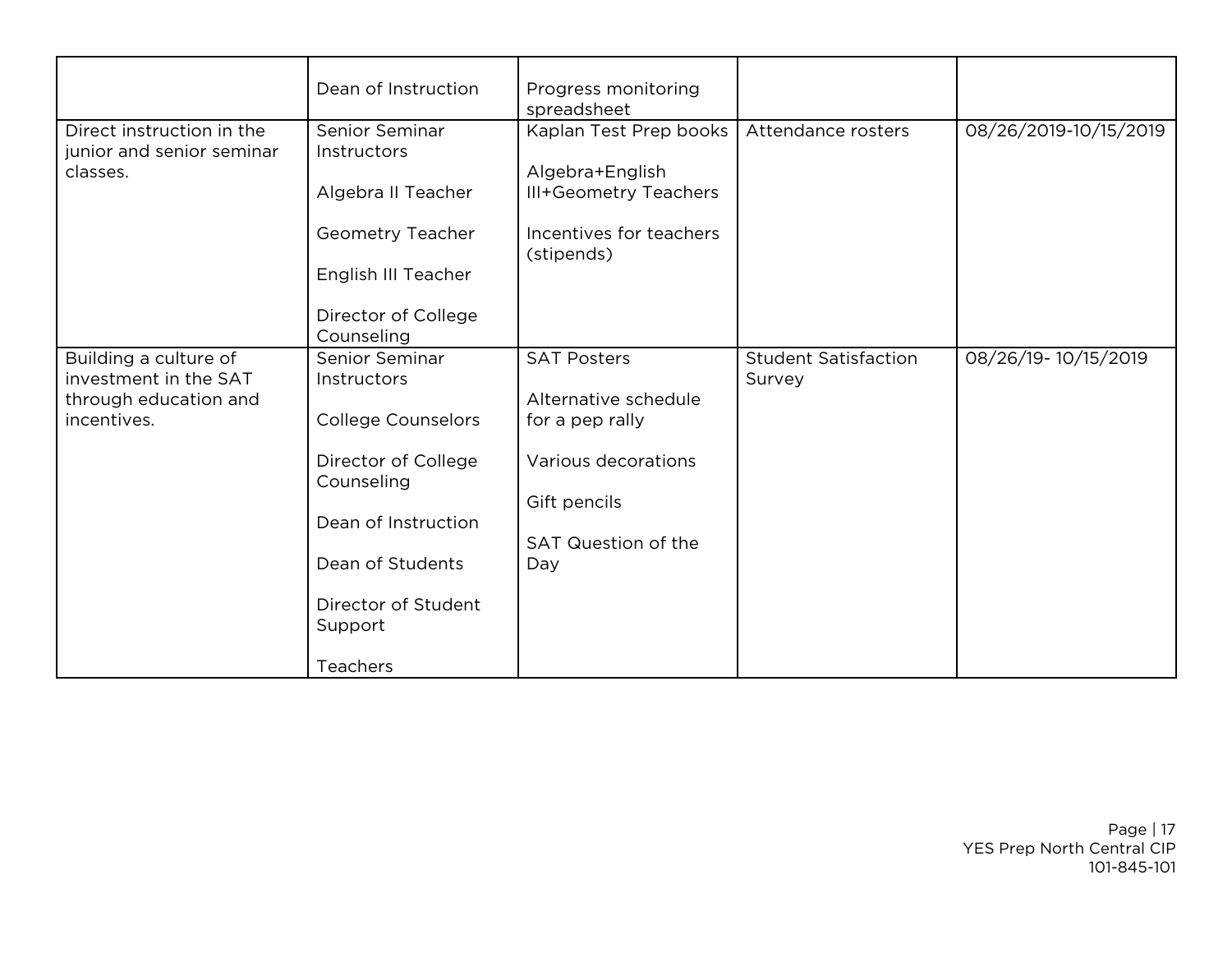| <b>GOAL #4 - Student Persistence</b>                |                                                                                                                                                                                                                                                                                                                                                                                                                                                                                                                                                                                                                                                                                                                                                                                                                                           |  |  |  |
|-----------------------------------------------------|-------------------------------------------------------------------------------------------------------------------------------------------------------------------------------------------------------------------------------------------------------------------------------------------------------------------------------------------------------------------------------------------------------------------------------------------------------------------------------------------------------------------------------------------------------------------------------------------------------------------------------------------------------------------------------------------------------------------------------------------------------------------------------------------------------------------------------------------|--|--|--|
|                                                     | <b>CNA Focus Areas</b>   93.6% of North Central students enrolled in the 2019-2020 school year will return to North Central for 2020-<br>2021.                                                                                                                                                                                                                                                                                                                                                                                                                                                                                                                                                                                                                                                                                            |  |  |  |
| <b>CNA Strengths</b>                                | North Central has had over 94.45% student persistence since 2012.                                                                                                                                                                                                                                                                                                                                                                                                                                                                                                                                                                                                                                                                                                                                                                         |  |  |  |
| <b>CNA Needs or</b><br>Challenges                   | Last year, several high schools opened up in the North Central area and we lost 36 upperclassmen over the<br>summer and during the school year. This is higher than normal, and our overall student persistence was the<br>lowest it has been in the past seven years. Students leaving have opportunities at other high schools that they<br>do not have at North Central (e.g., dual credit options, option to leave school early, opportunities to graduate<br>early). In order to be more competitive this year, the Leadership Team is allowing seniors who meet all their<br>graduation requirements to leave 1-2 class periods early. Our Director of College Counseling is working with<br>the leadership team to implement this new procedure and determine its impact on student persistence,<br>especially with upperclassmen. |  |  |  |
| Systemwide<br><b>Strategic</b><br><b>Priorities</b> | 1. Deeply engage the students, families, and communities we serve.                                                                                                                                                                                                                                                                                                                                                                                                                                                                                                                                                                                                                                                                                                                                                                        |  |  |  |
| <b>TEA Strategic</b><br><b>Priorities</b>           | <b>NA</b>                                                                                                                                                                                                                                                                                                                                                                                                                                                                                                                                                                                                                                                                                                                                                                                                                                 |  |  |  |

<span id="page-17-0"></span>

| Strategies / High Impact Actions                                  | <b>Staff</b><br><b>Responsible</b> | <b>Resources Needed</b>     | <b>Baseline Data &amp;</b><br><b>Monitoring Sources</b> | <b>Timeline</b>                     |
|-------------------------------------------------------------------|------------------------------------|-----------------------------|---------------------------------------------------------|-------------------------------------|
| Data Driven Programming - Utilize<br>parent and student data from | Director of<br>Student             | Pathway Surveys             | Decrease the number<br>of suspensions                   | 3 week rotations for Blue<br>Orange |
| Pathways, student survey, and SLC                                 | Support                            | <b>Blue Orange Lessons</b>  |                                                         |                                     |
| to create targeted programming for                                |                                    |                             | Be proactive and                                        | Staff Meeting at                    |
| students, families, and staff                                     | Dean of                            | <b>Morning Meeting Crew</b> | present instead of                                      | professional development            |
| regarding observed trends of                                      | <b>Students</b>                    |                             | reactive                                                |                                     |
| concern.                                                          |                                    | Access to SAFs              |                                                         | One Parent Meeting a                |
|                                                                   | Student                            |                             |                                                         | month                               |
|                                                                   | Support                            |                             |                                                         |                                     |
|                                                                   | <b>Counselors</b>                  |                             |                                                         |                                     |
|                                                                   |                                    |                             |                                                         |                                     |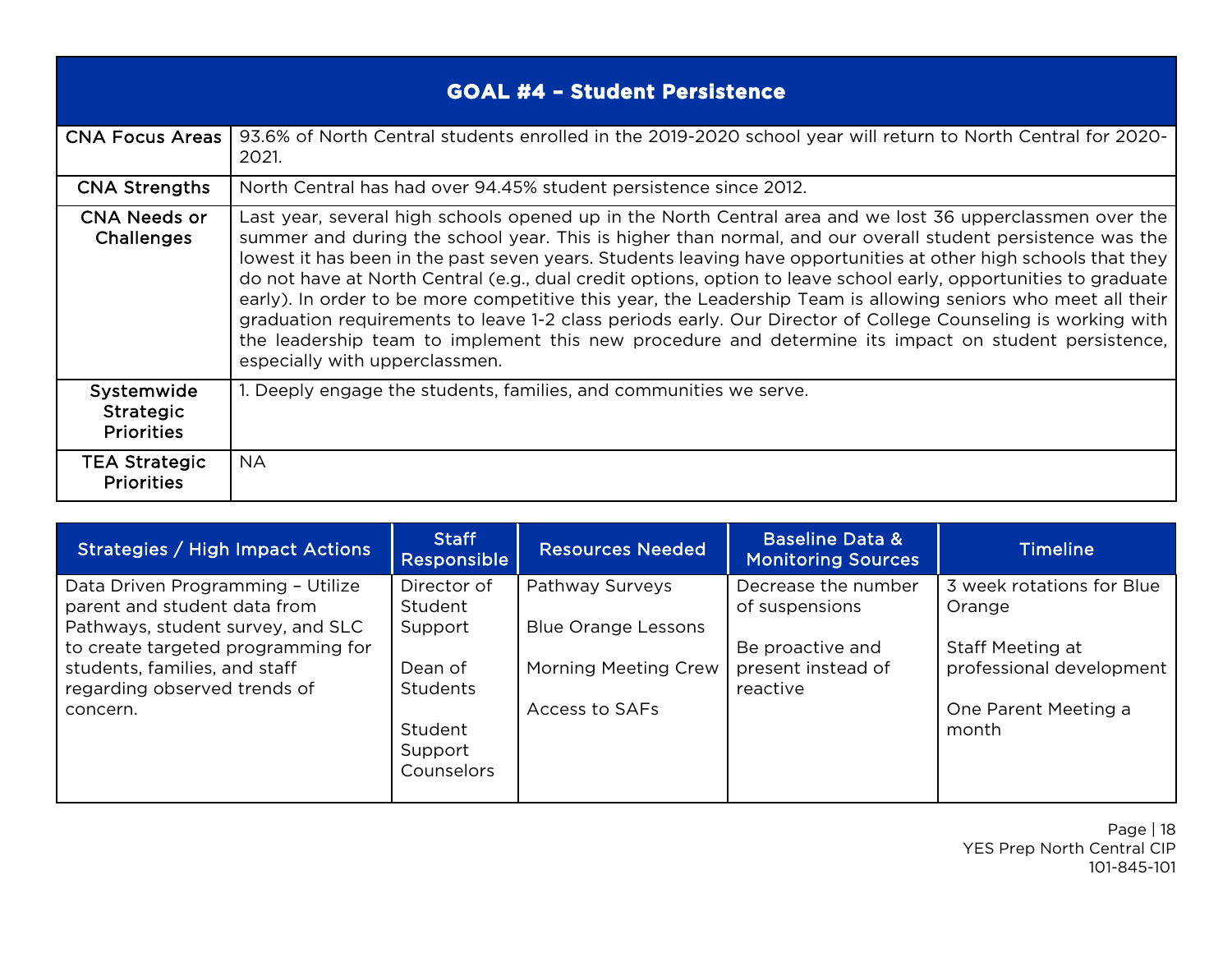|                                                                                                                                                                                                                                                          | <b>Grade Level</b><br>Chairs      |                                                                                                             |                                                                                                            |                                                                                                                          |
|----------------------------------------------------------------------------------------------------------------------------------------------------------------------------------------------------------------------------------------------------------|-----------------------------------|-------------------------------------------------------------------------------------------------------------|------------------------------------------------------------------------------------------------------------|--------------------------------------------------------------------------------------------------------------------------|
|                                                                                                                                                                                                                                                          | Teachers                          |                                                                                                             |                                                                                                            |                                                                                                                          |
| Joyful Environment - Improve<br>culture systems to support execution<br>of high expectations and high<br>support environment. This includes a<br>change to HERO triggers, use of<br>homeroom time, uniform<br>expectations, and physical<br>environment. | School<br>Culture<br>Team         | Calendar<br><b>Restructuring HERO-</b><br>one week refresh, 2<br>trigger<br>Homeroom<br>Student Survey data | Increase in student<br>survey data,<br>specifically the strong<br>relationships and<br>sense of belonging. | HERO was restructured<br>over the summer<br><b>Student Survey</b><br>administered twice per<br>year<br>Homeroom is daily |
|                                                                                                                                                                                                                                                          |                                   | <b>Added Uniform</b><br>Options                                                                             |                                                                                                            |                                                                                                                          |
| Relationship Building - Utilize<br>student survey data to indentify<br>opportunities to increase student                                                                                                                                                 | Director of<br>Student<br>Support | Professional<br>development                                                                                 | Increase in student<br>survey data,<br>specifically the trusted                                            | <b>School Culture Team</b><br>meetings bi-weekly                                                                         |
| feeling of trusted adult. This will<br>include analysis at multiple levels be                                                                                                                                                                            | Dean of                           | <b>Morning Meetings</b>                                                                                     | adult increase in Q12<br>for staff survey                                                                  | Tactical / Strategic                                                                                                     |
| executed through Blue Orange Time,<br>Morning Meeting, Homeroom, etc.                                                                                                                                                                                    | <b>Students</b>                   | <b>Blue Orange</b>                                                                                          |                                                                                                            | Dean of Students<br>checkpoints                                                                                          |
|                                                                                                                                                                                                                                                          | Student<br>Support                | <b>Physical Environments</b>                                                                                |                                                                                                            | Weekly individual check-                                                                                                 |
|                                                                                                                                                                                                                                                          | Counselors                        | <b>Grade Level Meetings</b>                                                                                 |                                                                                                            | ins                                                                                                                      |
|                                                                                                                                                                                                                                                          | <b>Grade Level</b><br>Chairs      | <b>Grade Level Chair</b><br>Meetings                                                                        |                                                                                                            | <b>Weekly Grade Level</b><br>Manager / Grade Level<br>Chair meetings                                                     |
|                                                                                                                                                                                                                                                          | Teachers                          | <b>School Culture</b><br>Meetings                                                                           |                                                                                                            |                                                                                                                          |
|                                                                                                                                                                                                                                                          | <b>Students</b>                   |                                                                                                             |                                                                                                            |                                                                                                                          |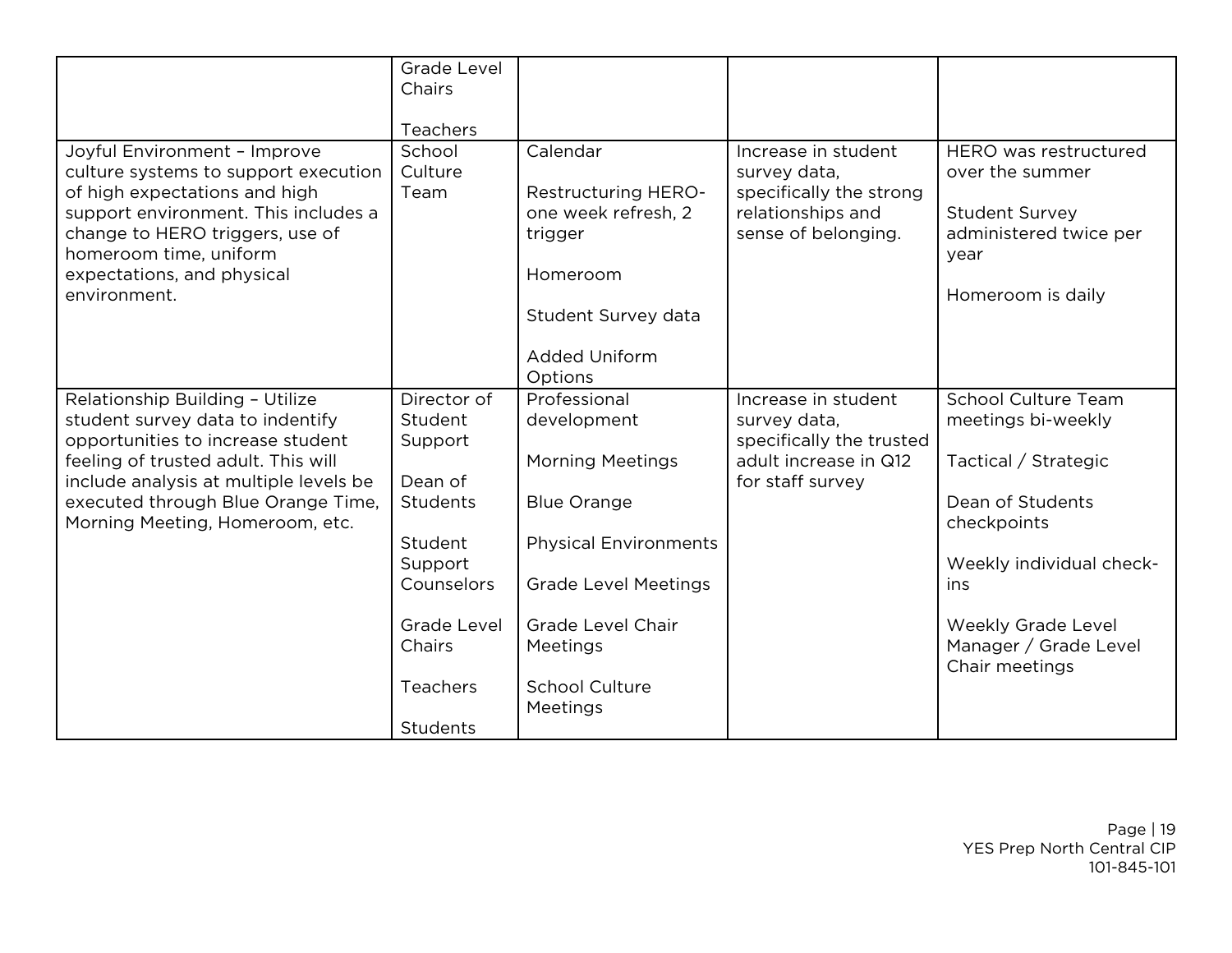| <b>GOAL #5 - Average Daily Attendance</b>           |                                                                                                                                                                                                                                                                                                                                                                                                                                                                                                                                                |  |  |  |
|-----------------------------------------------------|------------------------------------------------------------------------------------------------------------------------------------------------------------------------------------------------------------------------------------------------------------------------------------------------------------------------------------------------------------------------------------------------------------------------------------------------------------------------------------------------------------------------------------------------|--|--|--|
| <b>CNA Focus Areas</b>                              | North Central will maintain a cumulative Average Daily Attendance (ADA) rate of 96.5%.                                                                                                                                                                                                                                                                                                                                                                                                                                                         |  |  |  |
| <b>CNA Strengths</b>                                | We were able to achieve 96.45% student attendance because we implemented some new attendance systems:<br>We had a regular attendance committee meeting to address students who had regular attendance concerns<br>and our Operations Coordinator consistently communicated attendance data to the Leadership Team. The<br>increased collaboration with the Student Support Team (Deans of Students in middle and high school and our<br>Director of Student Support) are key areas of strength we will continue for the 2019-2020 school year. |  |  |  |
| <b>CNA Needs or</b><br>Challenges                   | Our Director of Campus Operations is going to ensure we increase our communication with families in regards<br>to attendance, especially to families once their student(s) have missed 3-5 days in a semester.                                                                                                                                                                                                                                                                                                                                 |  |  |  |
| Systemwide<br><b>Strategic</b><br><b>Priorities</b> | 1. Deeply engage the students, families, and communities we serve.                                                                                                                                                                                                                                                                                                                                                                                                                                                                             |  |  |  |
| <b>TEA Strategic</b><br><b>Priorities</b>           | <b>NA</b>                                                                                                                                                                                                                                                                                                                                                                                                                                                                                                                                      |  |  |  |

<span id="page-19-0"></span>

| Strategies / High Impact Actions                                                                   | <b>Staff</b><br>Responsible | <b>Resources Needed</b>                                                                            | <b>Baseline Data &amp;</b><br><b>Monitoring Sources</b> | <b>Timeline</b>                                          |
|----------------------------------------------------------------------------------------------------|-----------------------------|----------------------------------------------------------------------------------------------------|---------------------------------------------------------|----------------------------------------------------------|
| Communication to Leadership and<br>parents and families about daily<br>tardies/absences.           | Operations<br>Coordinator   | Skype/Teams along<br>with proper<br>documentation with<br>contact information to<br>reach families | Attendance<br>documentation kept on<br>file             | Daily when students<br>are marked absent<br>and/or tardy |
| Working with Culture Team to<br>incentivize those heavy hitters to<br>come to school consistently. | <b>DCO</b>                  | Time set aside to meet<br>consistently about<br>attendance                                         | Daily ADA records                                       | Ongoing                                                  |
| Communication to staff showing<br>daily attendance percentages.                                    | Operations<br>Coordinator   | Working computer<br>systems (eSchoolPlus,<br>Teacher Access Center,<br>etc.)                       | Daily email                                             | Daily when students<br>are marked absent<br>and/or tardy |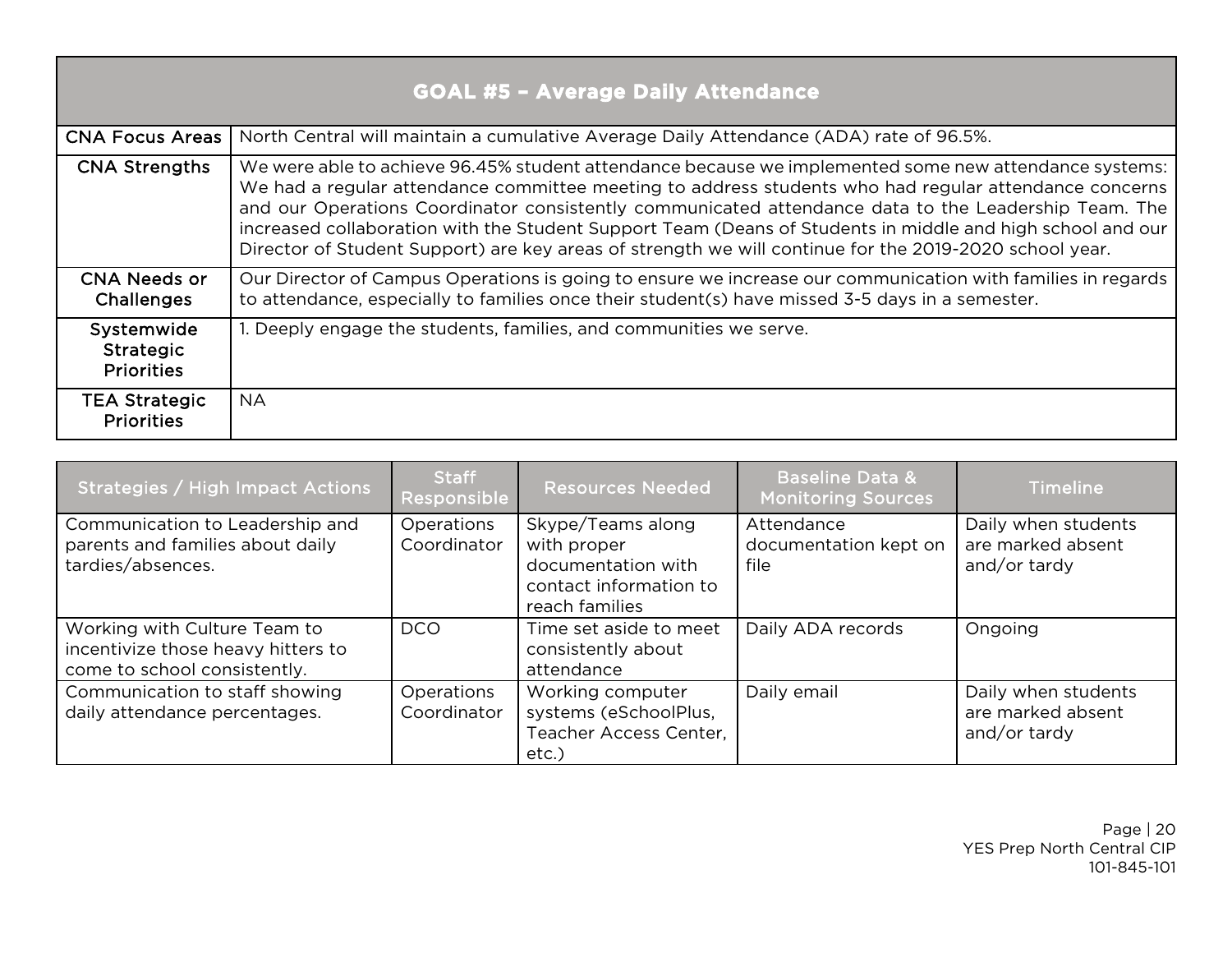| <b>GOAL #6 - AP Test Performance</b>                |                                                                                                                                                                                                                                                                                             |  |  |  |
|-----------------------------------------------------|---------------------------------------------------------------------------------------------------------------------------------------------------------------------------------------------------------------------------------------------------------------------------------------------|--|--|--|
|                                                     | CNA Focus Areas   North Central will increase AP Index by 3 for all AP courses.                                                                                                                                                                                                             |  |  |  |
| <b>CNA Strengths</b>                                | 8/10 AP courses at North Central are being taught by returning teachers. Additionally, 5/8 of the returning<br>teachers met their AP goal last year.                                                                                                                                        |  |  |  |
| <b>CNA Needs or</b><br>Challenges                   | 9/10 AP teachers have more than one prep; so the teachers being able to thorougly plan for all the classes<br>they teach might prove challenging. Additionally, AP calculus did not meet goals last year, and the calculus<br>teacher will be on leave for about half of the fall semester. |  |  |  |
| Systemwide<br><b>Strategic</b><br><b>Priorities</b> | 4. Innovate and implement clear, manageable, and high-leverage academic systems.                                                                                                                                                                                                            |  |  |  |
| <b>TEA Strategic</b><br><b>Priorities</b>           | 3. Connect high school to career and college.                                                                                                                                                                                                                                               |  |  |  |

<span id="page-20-0"></span>

| Strategies / High Impact<br><b>Actions</b>                                                                                            | <b>Staff Responsible</b>                  | <b>Resources Needed</b>                                                        | <b>Baseline Data &amp;</b><br><b>Monitoring Sources</b>   | <b>Timeline</b>                                                                                                     |
|---------------------------------------------------------------------------------------------------------------------------------------|-------------------------------------------|--------------------------------------------------------------------------------|-----------------------------------------------------------|---------------------------------------------------------------------------------------------------------------------|
| Setting the expectation that<br>all teachers to complete<br>student work for lessons at an<br>effective or highly effective<br>level. | <b>DOA</b><br><b>DOIS</b><br>SpEd Manager | <b>Instructional Excellence</b><br>Rubric (IER)<br>Lesson Planning<br>Protocol | Growth in IER cores in<br>the Daily Planning<br>Indicator | Teachers will start<br>receiveing feedback<br>about their planning<br>and student work the<br>first week of school. |
|                                                                                                                                       |                                           | Student work<br>exemplars                                                      |                                                           | There will be one<br>professional<br>development focusing<br>on student work in the<br>1st and 2nd semesters.       |
| Implementing tutioral<br>programming for students                                                                                     | <b>DOA</b>                                | Stretegies and<br>resources for                                                | Power BI                                                  | Teachers wil offer at<br>least 45 miniutes of                                                                       |
| and student level data<br>tracking.                                                                                                   | <b>DOIS</b>                               | differentiating<br>instruction and<br>example student<br>trackers              |                                                           | tutorials each week,<br>and student<br>achievement tracking                                                         |